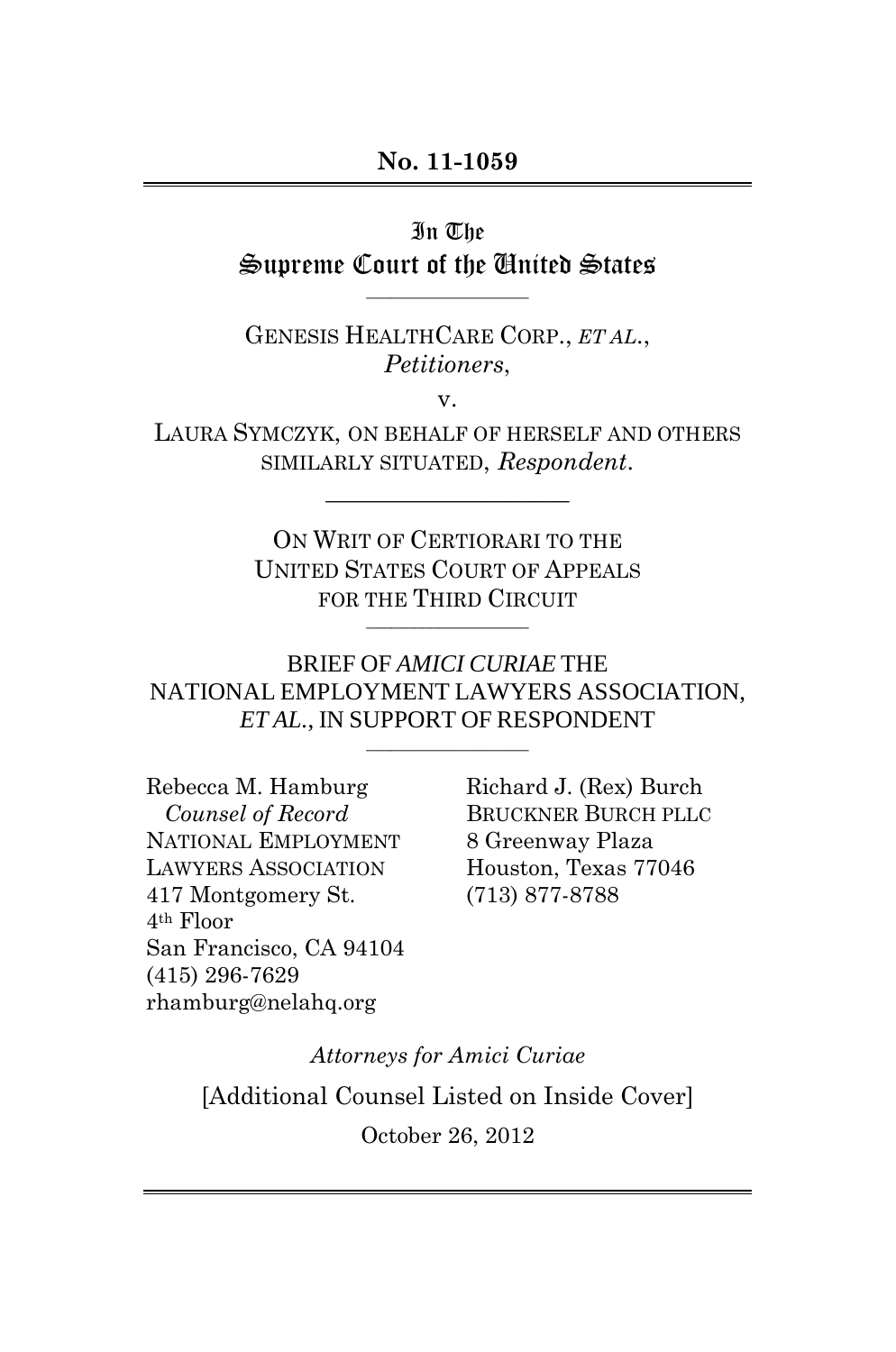#### *Additional Counsel for Amici*

J. Derek Braziel LEE & BRAZIEL, LLP 1801 N. Lamar St. Suite 325 Dallas, TX 75202 (214) 749-1400

Douglas M. Werman WERMAN LAW OFFICE, PC 77 W. Washington St. Suite 1402 Chicago, IL 60602 (312) 491-1008

Catherine K. Ruckelshaus NATIONAL EMPLOYMENT LAW PROJECT 75 Maiden Lane Suite 601 New York, NY 10038 (212) 285-3025

Daniel B. Kohrman Laurie A. McCann Thomas Osborne AARP FOUNDATION **LITIGATION** Melvin Radowitz AARP 601 E St., NW Washington, DC 20049 (202) 434-2060

Laura Brown D.C. EMPLOYMENT JUSTICE CENTER 1413 K St., NW Washington, DC 20005 (202) 828-9675

Julia L. Montgomery CALIFORNIA RURAL LEGAL ASSISTANCE FOUNDATION 2210 K St. Suite 201 Sacramento, CA 95816 (916) 446-7904

Karen Cacace THE LEGAL AID SOCIETY 199 Water St. 3rd Floor New York, NY 10038 (212) 577-3363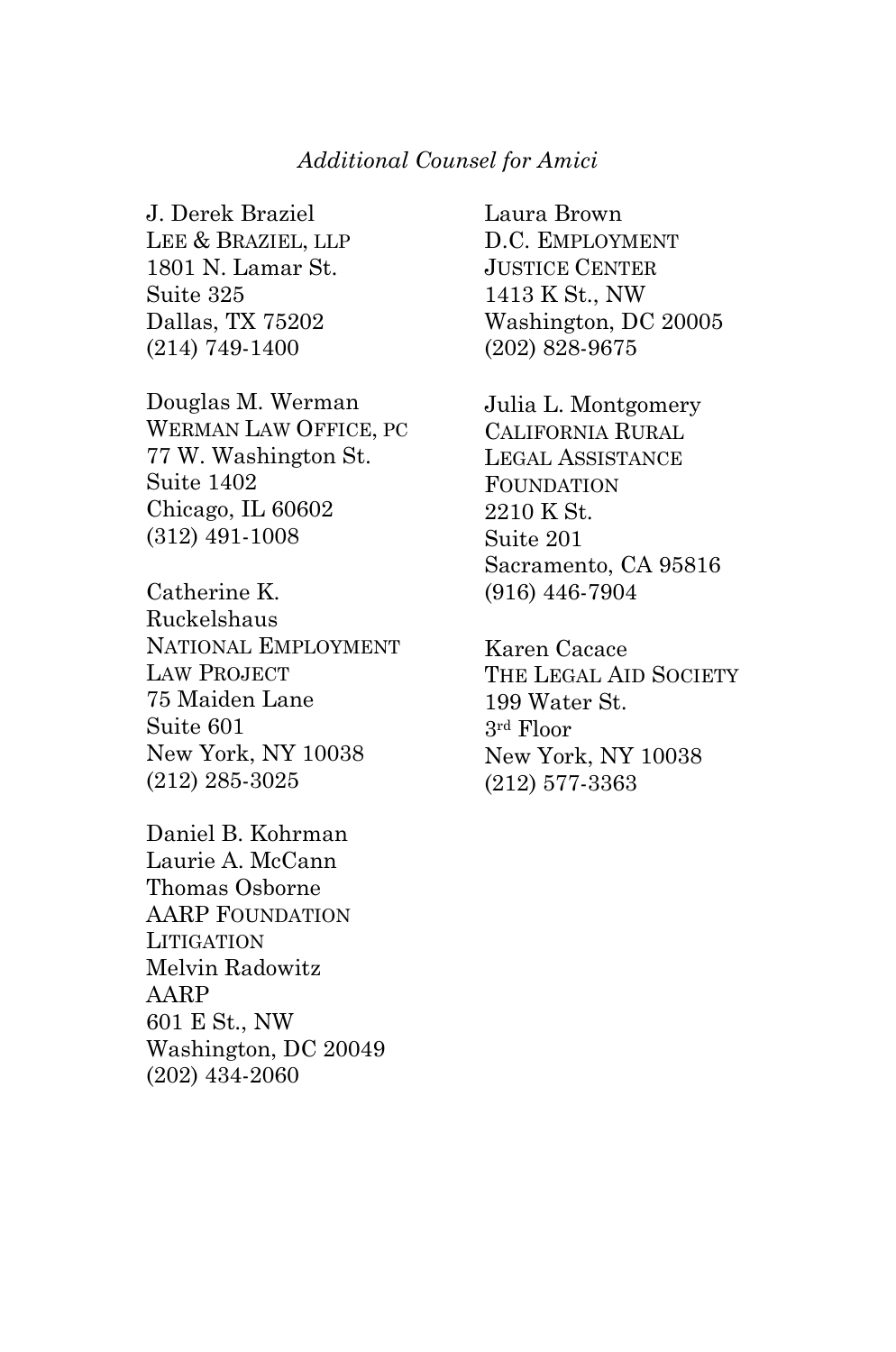# **QUESTION PRESENTED**

<span id="page-2-0"></span>Can defendants, in a case brought as a collective action under section 16(b) of the Fair Labor Standards Act (FLSA), render the case moot by making an offer of judgment that is not accepted and that offers relief only to the representative plaintiff?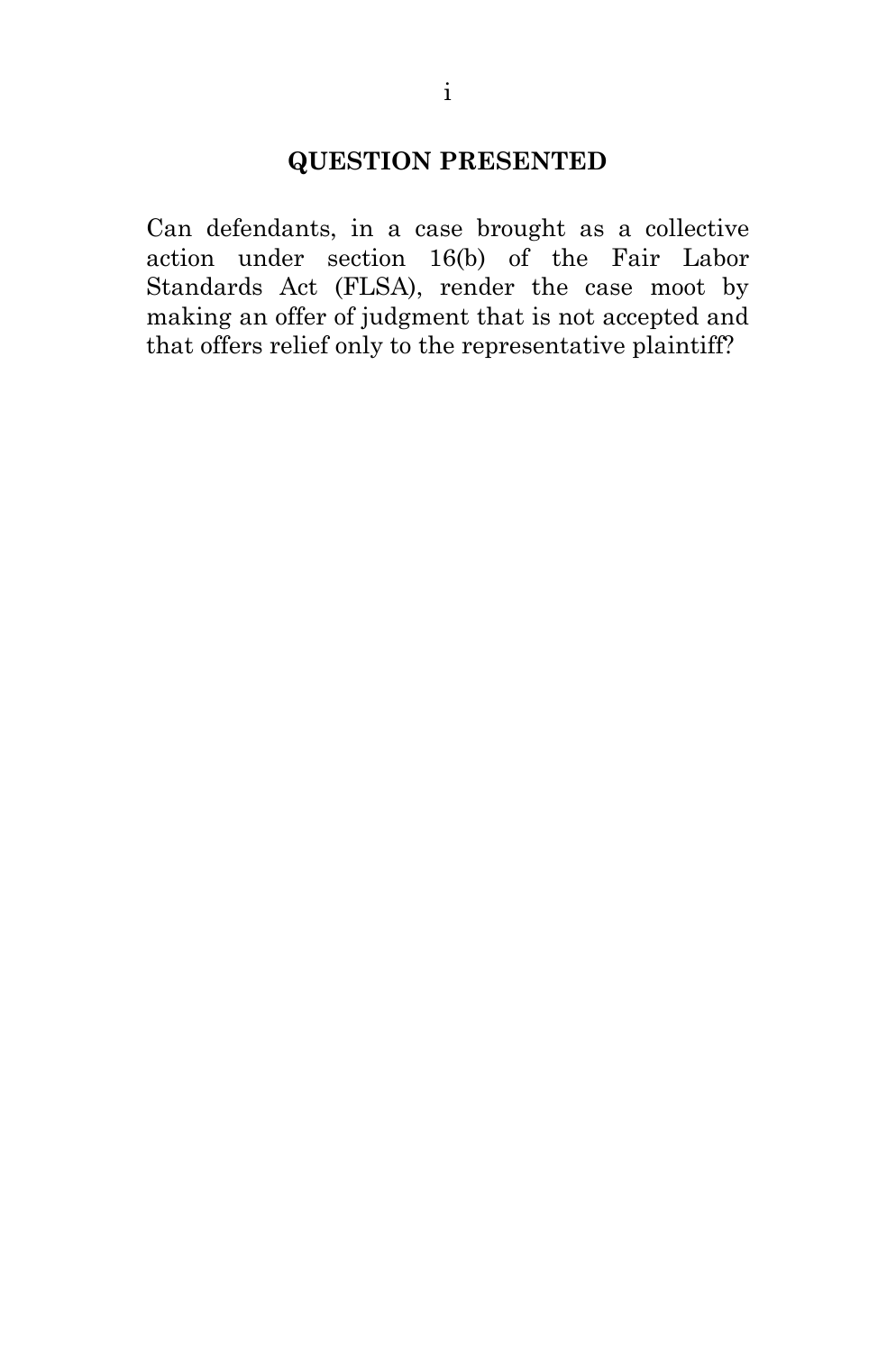# **TABLE OF CONTENTS**

| The FLSA Is A Remedial Statute Designed To<br>$\mathbf{L}$                                                                            |
|---------------------------------------------------------------------------------------------------------------------------------------|
| II. Violations Of The FLSA Are Common  7                                                                                              |
| III. The FLSA's Collective Action Process Is Vital<br>To Eliminating Substandard Working                                              |
| IV. If An Employer Can "Pick Off" The Lead<br>Plaintiff In An FLSA Collective Action,<br>Vulnerable Employees Are Even Less Likely To |
| V. Permitting "Pick Offs" Encourages Repetitive                                                                                       |
| VI. Government Enforcement Is Not Enough 15                                                                                           |
|                                                                                                                                       |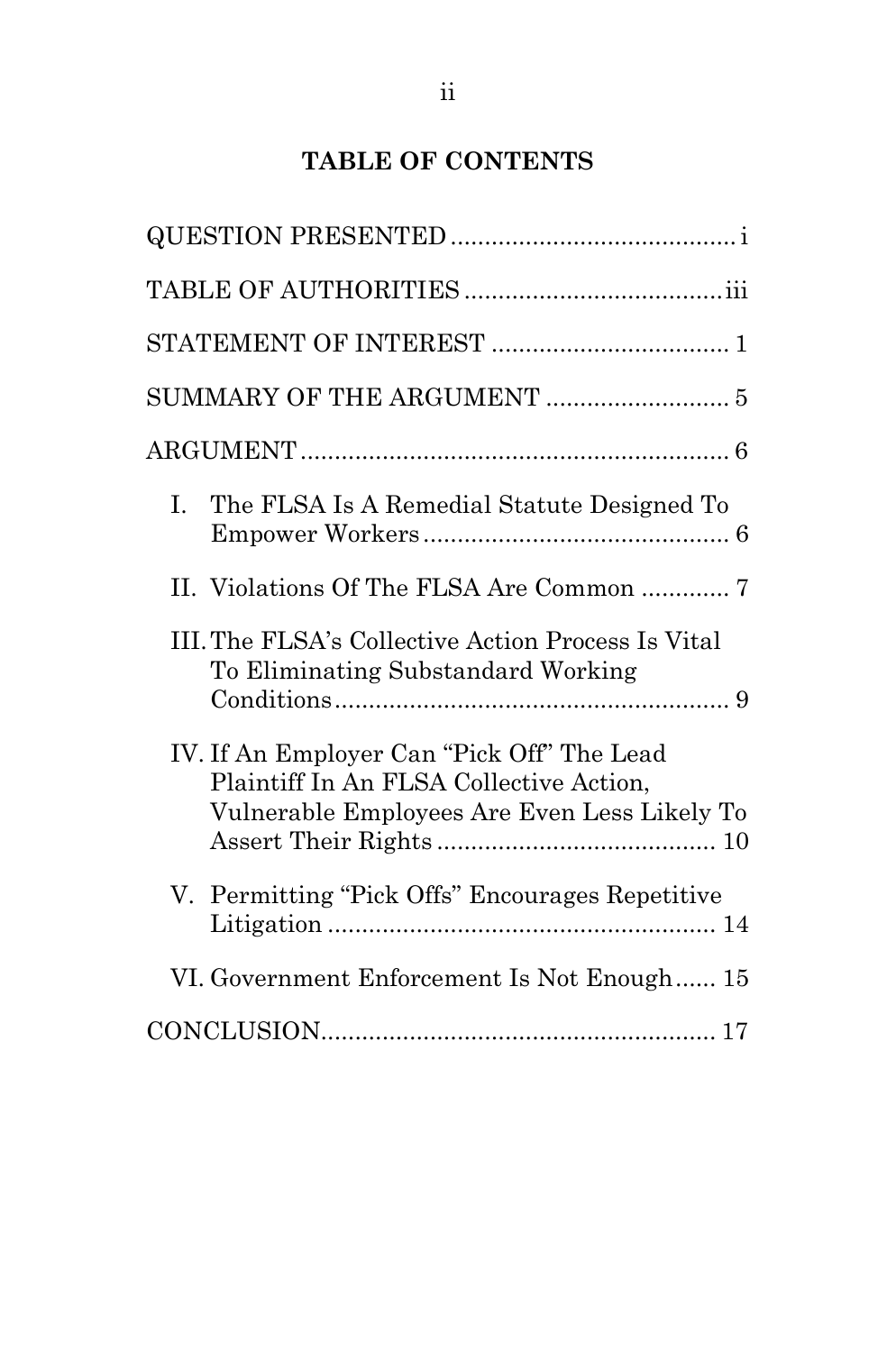# **TABLE OF AUTHORITIES**

<span id="page-4-0"></span>

| s<br>-67<br>a. |  |
|----------------|--|
|----------------|--|

| A.H. Phillips v. Walling, 324 U.S. 490 (1945)  9    |
|-----------------------------------------------------|
| Amalgamated Workers Union of Virgin Islands v.      |
| Hess Oil Virgin Islands Corp.,                      |
|                                                     |
| Amchem Products, Inc. v. Windsor,                   |
|                                                     |
| Asch v. Teller, Levit & Silvertrust, P.C.,          |
|                                                     |
| Bonilla v. Las Vegas Cigar Co.,                     |
| 61 F. Supp. 2d 1129 (D. Nev. 1999) 13               |
| Brooklyn Sav. Bank v. O'Neil,                       |
|                                                     |
| Crawford v. Metro. Gov't of Nashville & Davidson    |
|                                                     |
| Ervin v. OS Rest. Services, Inc.,                   |
|                                                     |
|                                                     |
| Hoffmann-La Roche Inc. v. Sperling,                 |
|                                                     |
| Liles v. Am. Corrective Counseling Services, Inc.,  |
|                                                     |
| Lucero v. Bureau of Collection Recovery, Inc.,      |
|                                                     |
| Mace v. Van Ru Credit Corp., 109 F.3d 338 (7th Cir. |
| 1997)                                               |
| Marek v. Chesny, 473 U.S. 1 (1985)  14              |
| McKnight v. D. Houston, Inc.,                       |
| 756 F. Supp. 2d 794 (S.D. Tex. 2010)  10            |
| Mitchell v. Lublin, McGaughy & Associates,          |
|                                                     |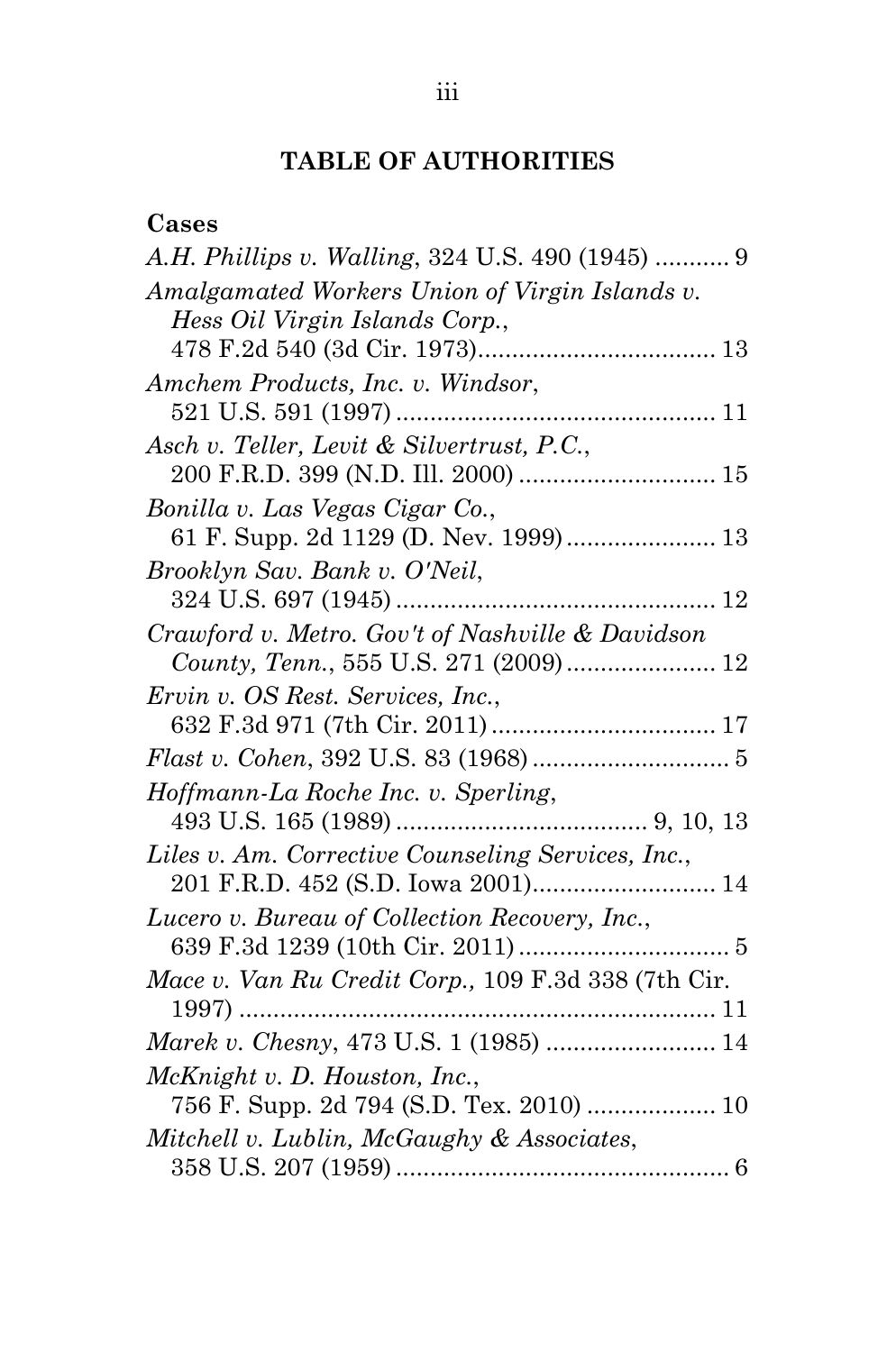| Mitchell v. Robert DeMario Jewelry, Inc.,          |
|----------------------------------------------------|
|                                                    |
| Prickett v. DeKalb County,                         |
|                                                    |
| Skirchak v. Dynamics Research Corp.,               |
|                                                    |
| Sperling v. Hoffmann-La Roche, Inc.,               |
|                                                    |
| Tennessee Coal, Iron & R. Co. v. Muscoda Local No. |
|                                                    |
| Tony & Susan Alamo Found. v. Sec'y of Labor,       |
|                                                    |
|                                                    |
| Woods v. RHA/Tennessee Group Homes, Inc.,          |
| 803 F. Supp. 2d 789 (M.D. Tenn. 2011) 10, 11       |
| Zinni v. ER Solutions, Inc.,                       |
| 692 F.3d 1162 (11th Cir. 2012)  14                 |

# **Statutes**

# **Rules**

# **Other Authorities**

| Alba Conte & Herbert Newberg, Newberg on Class |  |
|------------------------------------------------|--|
|                                                |  |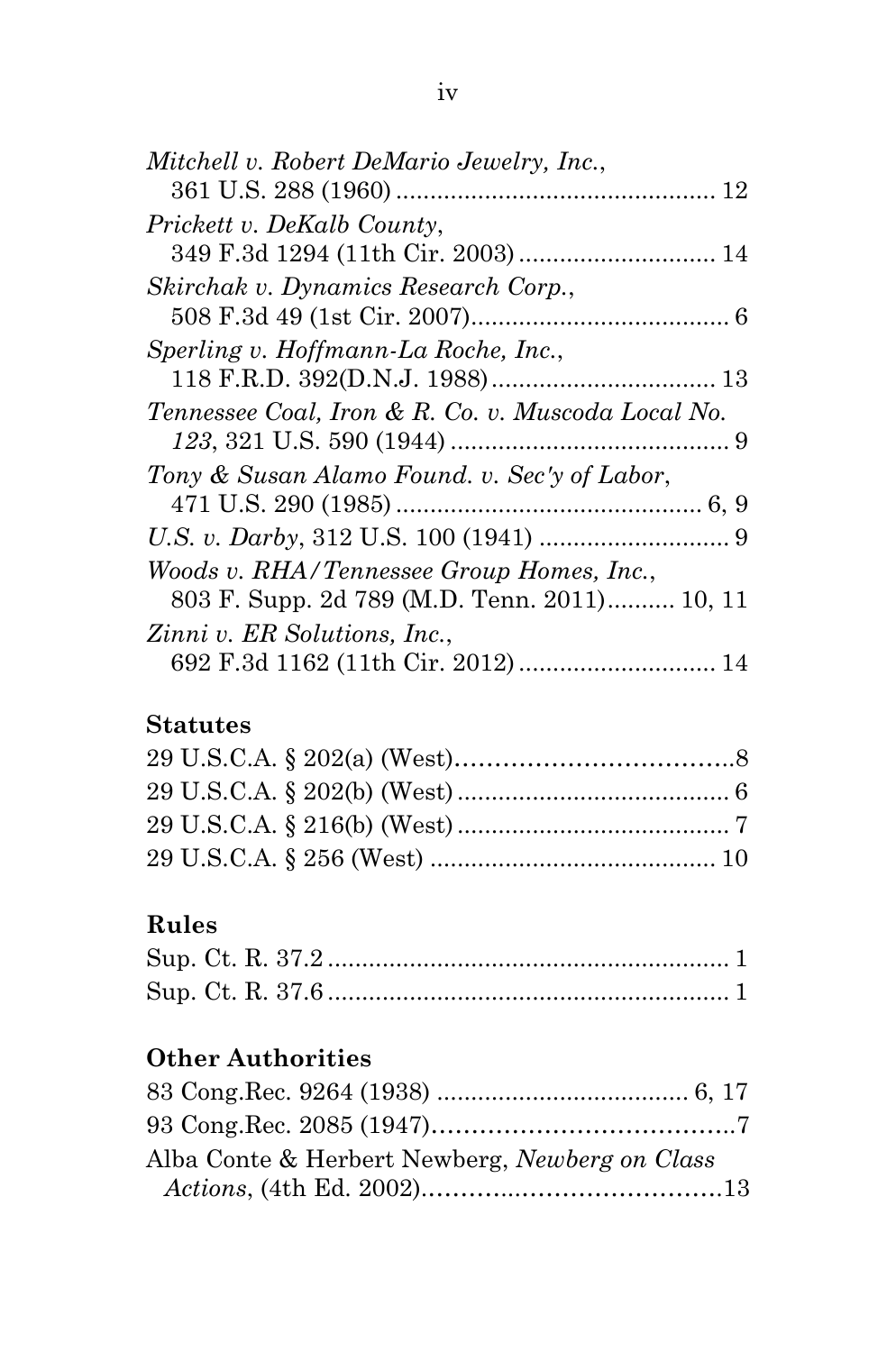| Annette Bernhardt, et al., Broken Laws, Unprotected     |
|---------------------------------------------------------|
| Workers: Violations of Employment and Labor             |
| Laws in America's Cities (September 2009)7              |
| Craig Becker, A Good Job for Everyone: Fair Labor       |
| Standards Act Must Protect Employees in Nation's        |
| Growing Service Economy, Legal Times, Vol. 27,          |
|                                                         |
| Craig Becker & Paul Strauss, Representing Low-          |
| Wage Workers in the Absence of A Class: The             |
| Peculiar Case of Section 16 of the Fair Labor           |
| Standards Act and the Underenforcement of               |
| Minimum Labor Standards, 92 Minn. L. Rev. 1317          |
| $(2008)$                                                |
| David Weil & Amanda Pyles, Why Complain?                |
| Complaints, Compliance, and the Problem of              |
| <i>Enforcement in the U.S. Workplace, 27 Comp. Lab.</i> |
|                                                         |
| James C. Duff, Judicial Business of the United States   |
| Courts, 2010 Annual Report of the Director 146,         |
| Administrative Office of the U.S. Courts (2010) 17      |
| Kim Bobo, Wage Theft in America: Why Millions of        |
| Working Americans Are Not Getting Paid – And            |
| What We Can Do About It 121 (The New Press              |
|                                                         |
| Nat'l Employment Law Project, Winning Wage              |
| Justice: A Summary of Research on Wage and              |
| Hour Violations in the United States (January           |
| $2012)$ 7                                               |
| Sebastian Amar & Guy Johnson, Here Comes the            |
| Neighborhood: Attorneys, Organizers, and                |
| Immigrants Advancing A Collaborative Vision of          |
|                                                         |

*Justice*, 13 N.Y. City L. Rev. 173 (2009)................. 9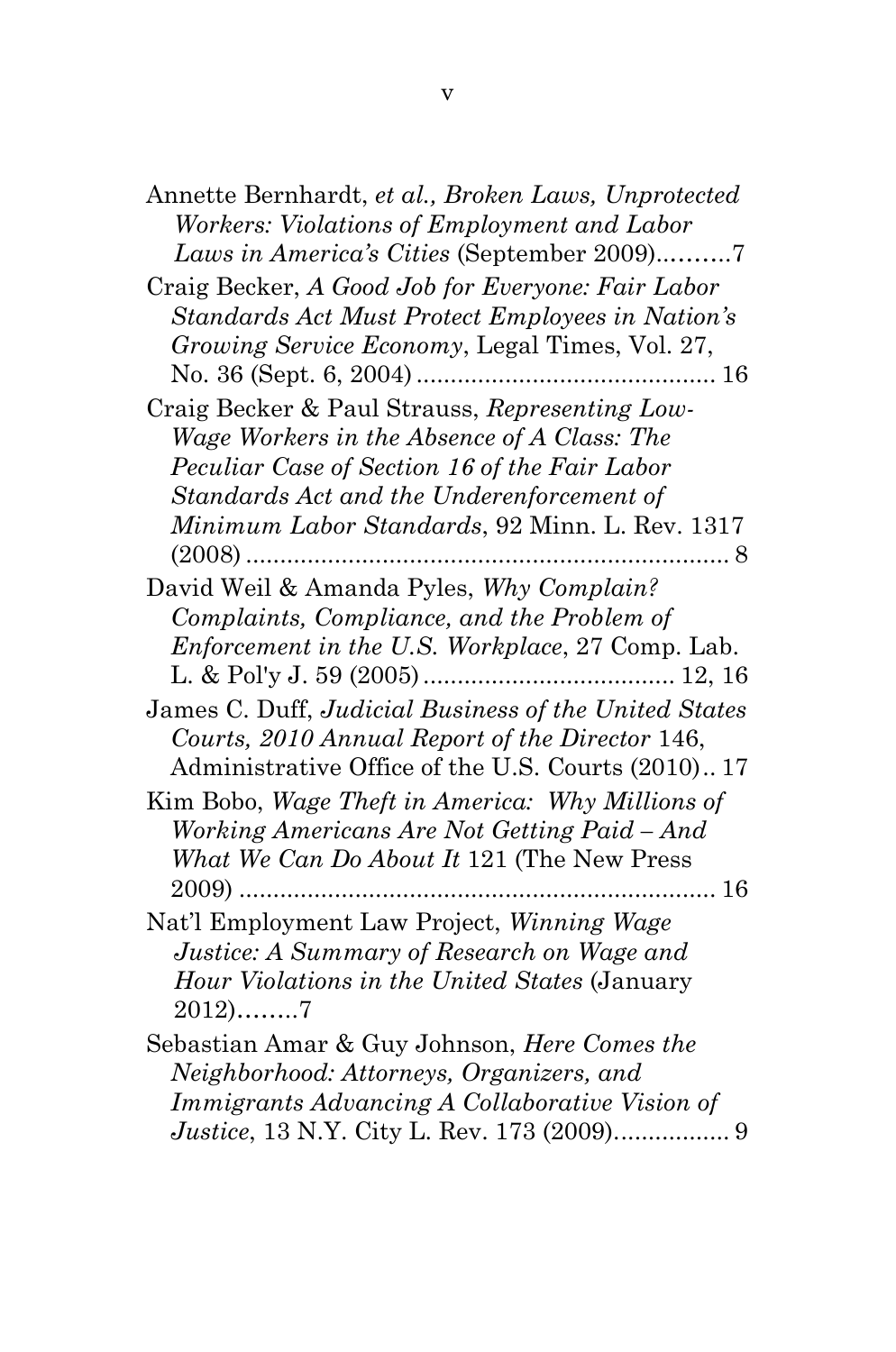| Steve Bruce, 70% Not in FLSA Compliance? 'A Gross            |  |
|--------------------------------------------------------------|--|
| Understatement,' HR Daily Advisor (March 24,                 |  |
|                                                              |  |
| Susan Miloser, <i>Picking Pockets for Profit: Wage Theft</i> |  |
| and the Fair Labor Standards Act, WASH. & LEE                |  |
| SCH. L. CAPSTONE PAPER (Spring 2011) 11                      |  |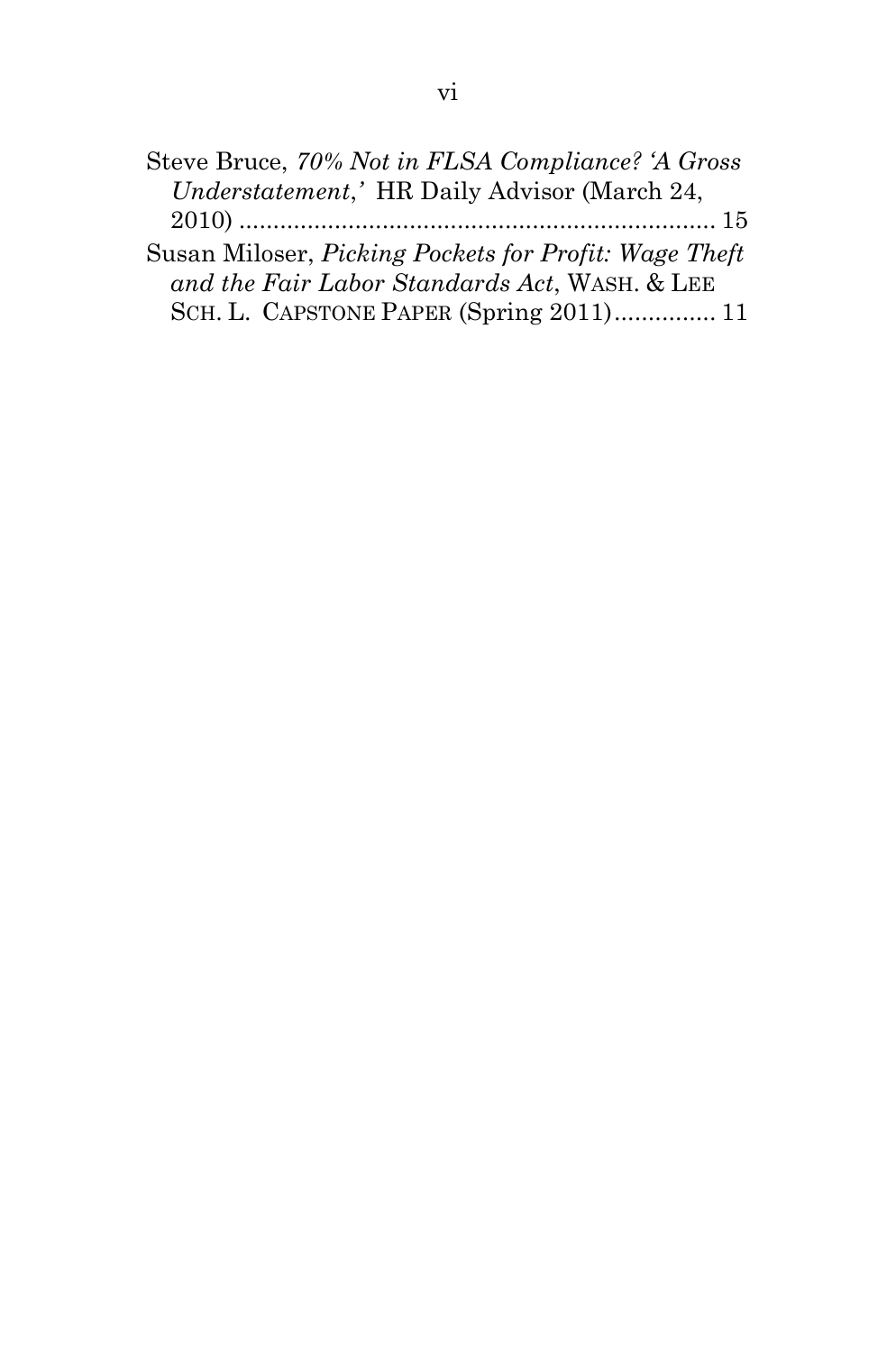#### **STATEMENT OF INTEREST**

<span id="page-8-0"></span>The **National Employment Lawyers Association (NELA)** is the largest professional membership organization in the country comprised of lawyers who represent workers in labor, employment, and civil rights disputes. Founded in 1985, NELA advances employee rights and serves lawyers who advocate for equality and justice in the American workplace. NELA and its 68 circuit, state, and local affiliates have a membership of over 3,000 attorneys who are committed to working on behalf of those who have been illegally treated in the workplace. NELA's members litigate daily in every circuit, affording NELA a unique perspective on how the principles announced by the courts in employment cases actually play out on the ground. NELA strives to protect the rights of its members' clients, and regularly supports precedent-setting litigation affecting the rights of individuals in the workplace.<sup>1</sup>

The **National Employment Law Project (NELP)** is a nonprofit legal organization with over 40 years of experience advocating for the employment and labor rights of low-wage and unemployed workers. NELP's areas of expertise include the workplace rights of low-wage workers

<span id="page-8-1"></span> 1 Pursuant to Sup. Ct. R. 37.6, *Amici* submit that no counsel for any party participated in the authoring of this document, in whole or in part. In addition, no other person or entity, other than *Amici*, has made any monetary contribution to the preparation and submission of this document. Pursuant to Sup. Ct. R. 37.2, letters consenting to the filing of this Brief have been filed with the Clerk of the Court.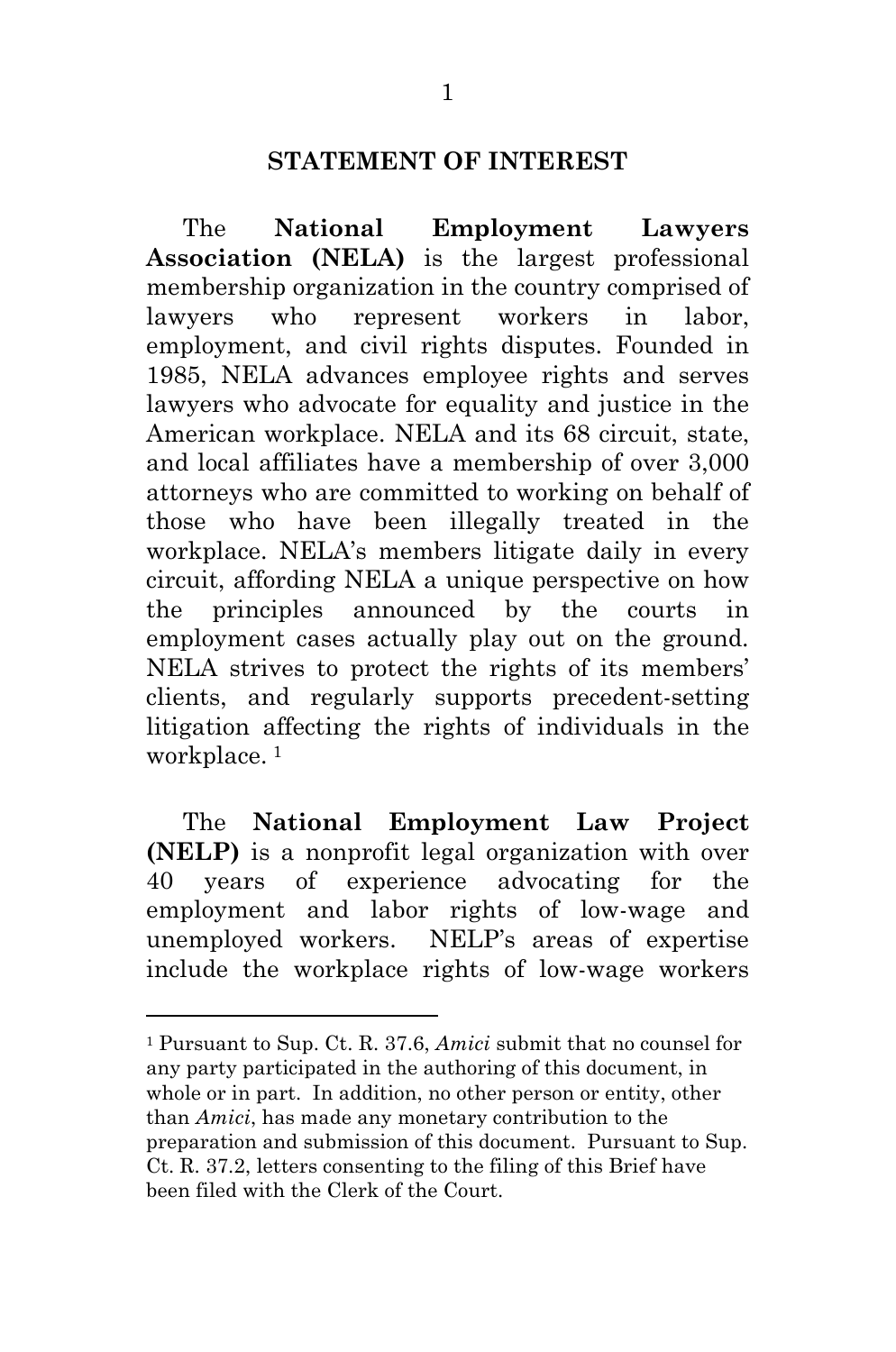under federal employment and labor laws, with a special emphasis on wage and hour rights. NELP has litigated and participated as *amicus* in numerous cases addressing the rights of workers under the Fair Labor Standards Act and related state fair pay laws. Our national three-city survey, *Broken Laws, Unprotected Workers,* and its New York state counterpart show the dire conditions of jobs in these growth sectors.

NELP works to ensure that *all* workers receive the basic workplace protections guaranteed in our nation's labor and employment laws; this work has given us the opportunity to learn up close about job conditions around the country in the low-wage jobs where basic fair pay violations persist. These nonpayments create terrible hardships for workers and their families, and reward employers who fail to play by the rules. These same workers face severe barriers to enforcing their rights to fair pay, making collective and class action mechanisms vital to upholding the wage floor. Most low-wage workers we work with and on behalf of could not enforce their rights to fair pay without the protection of collective action.

**AARP** is a nonpartisan, nonprofit organization with a membership that strives to enable people age 50+ to secure independence, choice and control in ways beneficial and affordable to them and to society as a whole. A significant percentage of AARP's members are in the workforce and the protections available to them under the Age Discrimination in Employment Act (ADEA) are of the utmost importance to their economic security and selfesteem. In addition to establishing the right to legal and equitable relief, the ADEA also provides for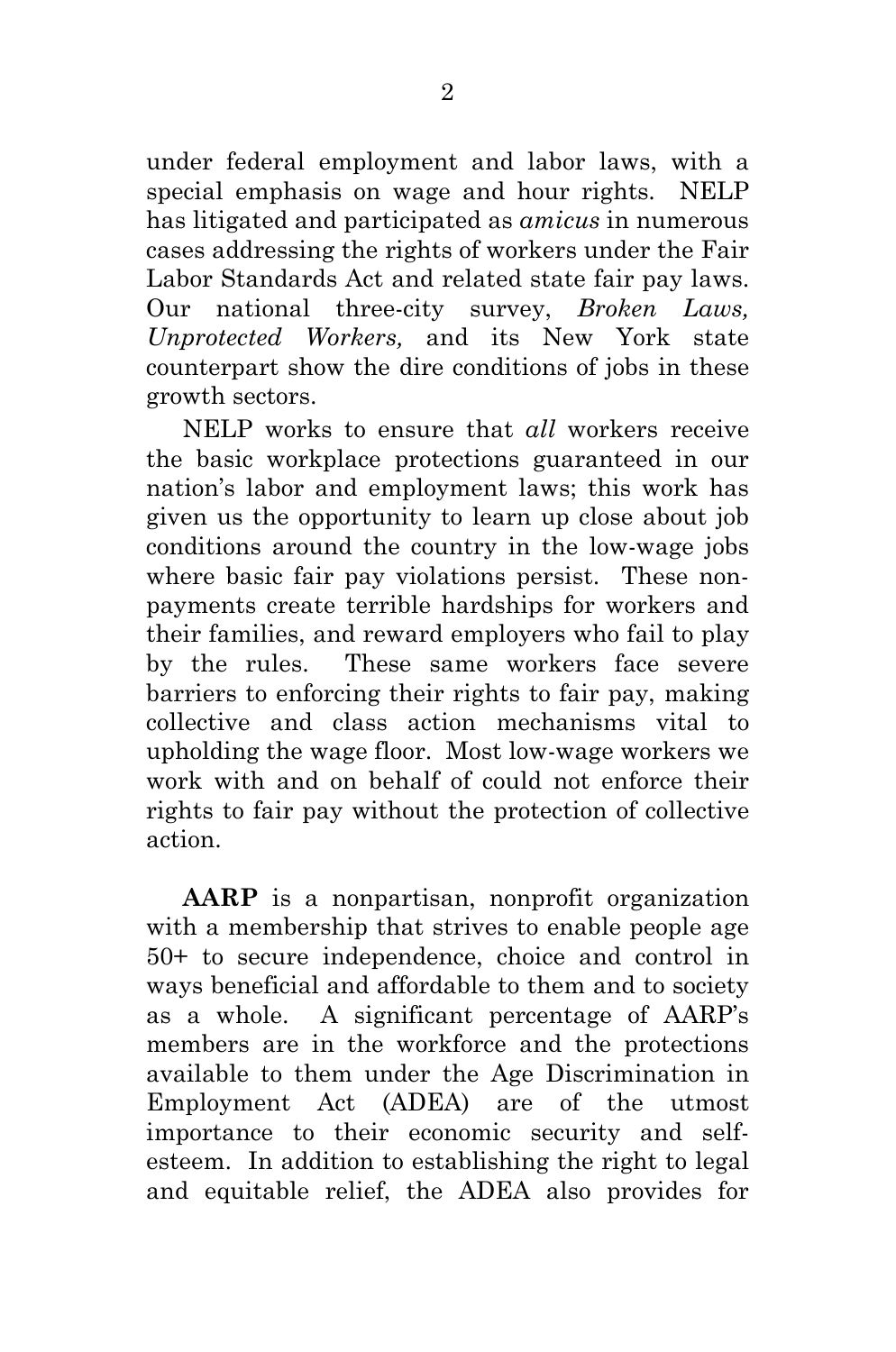private enforcement through collective actions under Section 16(b) of the FLSA, 29 U.S.C. 216(b). In a variety of ways, including legal advocacy as an *amicus curiae*, AARP supports the rights and protections afforded older workers under federal and state employment laws. Because the court's decision in this case may have a material impact on the rights and protections of older Americans under the ADEA it is of vital concern to AARP.

**California Rural Legal Assistance Foundation (CRLAF)** is a nonprofit legal services provider which advocates for the rural poor in California and promotes the interests of low-wage workers, particularly farm workers. Since 1986 CRLAF has recovered wages and other compensation for thousands of low-wage workers. CRLAF has served as counsel for plaintiffs in multiple cases involving FLSA collective actions on behalf of workers subjected to a variety of schemes intended to defraud them of the minimum wages, contract wages and overtime wages. CRLAF has litigated numerous workforce-wide and class cases for low-wage workers in both state and federal courts. CRLAF relies on the ability of workers to bring class and collective cases as this is often the only effective means to improving working conditions in agriculture and other low-wage industries.

The **D.C. Employment Justice Center (EJC)** is a nonprofit organization whose mission is to secure, protect, and promote workplace justice in the D.C. metropolitan area. EJC provides legal assistance on employment law matters to the working poor and supports a local workers' rights movement, bringing together low-wage workers and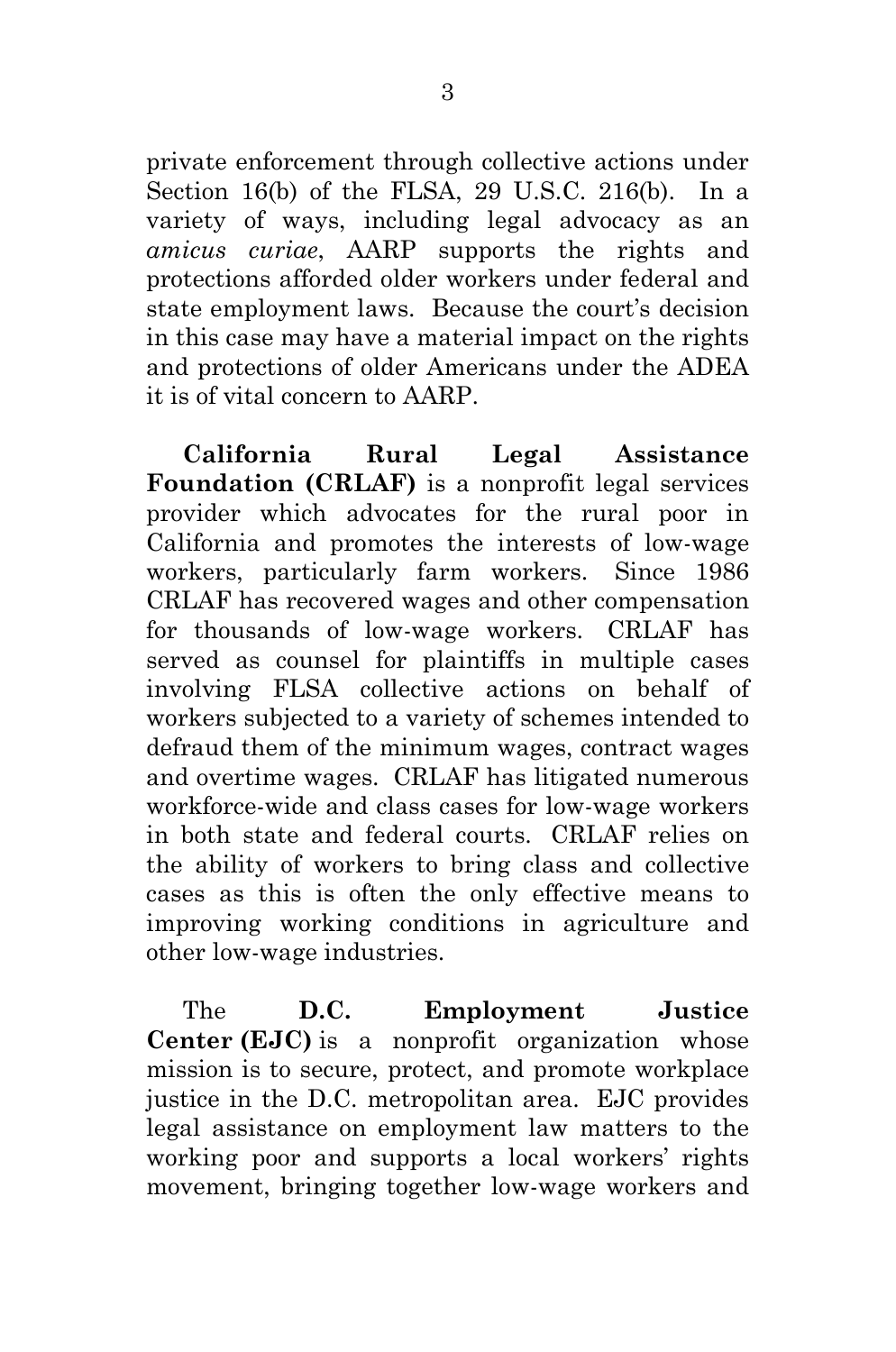advocates for the poor. Having served as counsel for low-wage workers in many cases brought under the FLSA, EJC has first-hand experience of the vital importance of the collective action process in remedying widespread abuse of low-income workers through the non-payment of wages. We have seen workers denied justice due to an offer of judgment made by a defendant as a tactic to avoid liability to the rest of the putative class. FLSA collective actions must be preserved and strengthened, so that all lowincome workers can protect their rights.

<span id="page-11-0"></span>**The Legal Aid Society (The Society)** is the oldest and largest provider of legal assistance to lowincome families and individuals in the United States. The Society's Civil Practice operates trial offices in all five boroughs of New York City providing comprehensive legal assistance in housing, public assistance, and other civil areas of primary concern to low-income clients. The Society's Employment Law Unit represents low-wage workers in employmentrelated matters such as claims for unpaid wages, claims of discrimination, and unemployment insurance hearings. The Unit conducts litigation, outreach and advocacy projects designed to assist the most vulnerable workers in New York City, among them, workers who participate in wage and hour collective actions but who would not, for fear of retaliation, bring an action themselves.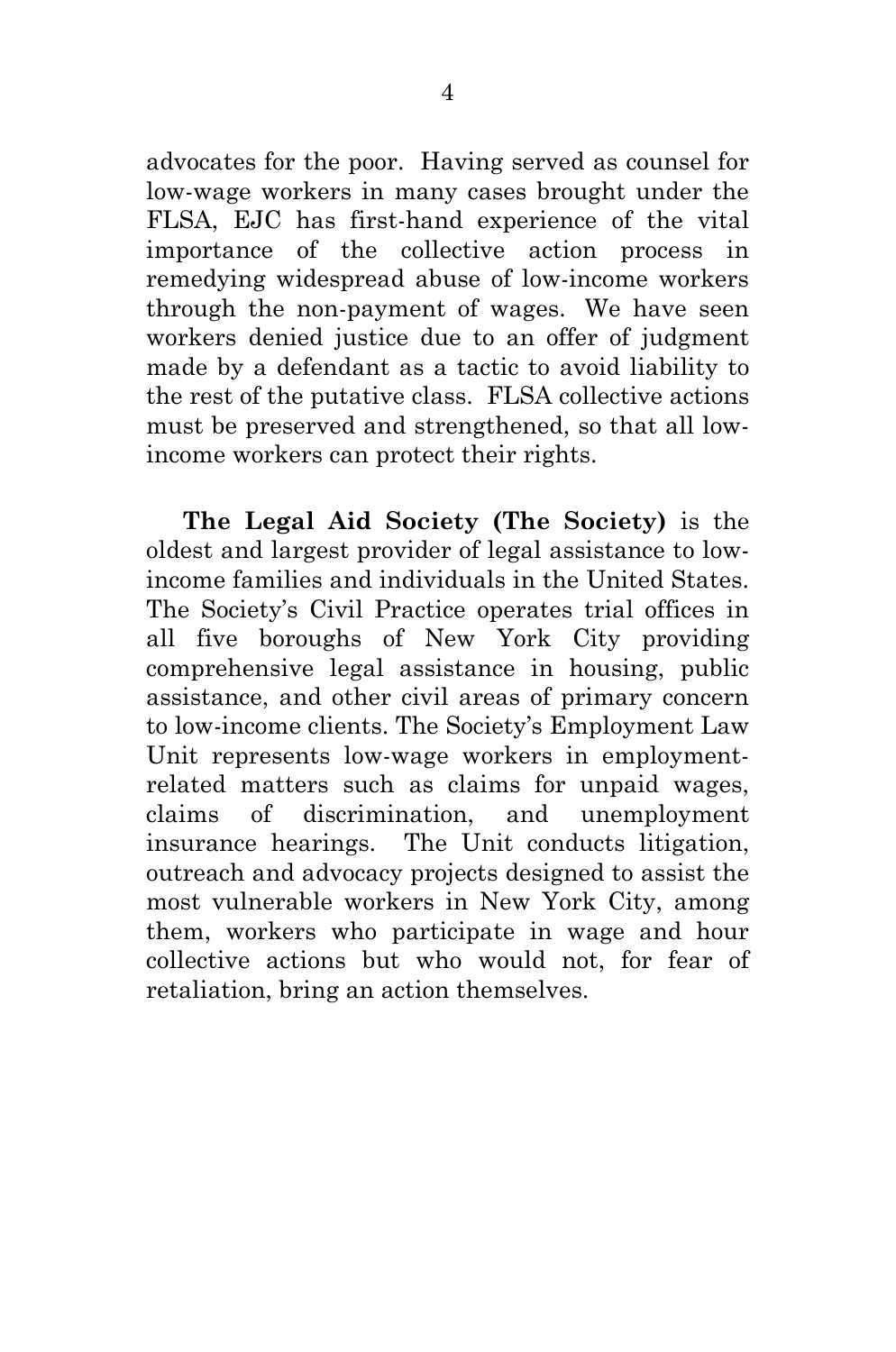# **SUMMARY OF THE ARGUMENT**

"The case or controversy requirement is a constitutional imperative; however, the boundaries of Article III's dictates are notoriously murky." *Lucero v. Bureau of Collection Recovery, Inc.*, 639 F.3d 1239, 1242 (10th Cir. 2011) (*citing Flast v. Cohen*, 392 U.S. 83, 95 (1968)). *Amici* agree with Respondent that dismissal pursuant to an unaccepted Offer of Judgment prior to the Court having a reasonable opportunity to rule on collective action certification is inappropriate. We write to stress the practical, negative impact a ruling in Petitioner's favor will have on the ability of America's workers to seek redress for wage and hour violations.

First, Congress affirmatively granted workers the right to proceed collectively in enforcing their rights under the FLSA. This right to "maintain" an action on behalf of "others similarly situated" is critical to the FLSA's goals. A collective action protects workers from retaliation and encourages compliance with the FLSA.

Second, validating the "pick off" tactic attempted by Petitioners would encourage (and often require) repetitive litigation. Rather than simply being permitted to join an existing action, where common issues among employees with similar complaints are resolved in a single action, workers would be required to file a series of lawsuits, raising similar issues, *seriatim*. This runs counter to the purposes the Section 16(b) *and* Rule 68 (which is designed to limit litigation).

Third, private collective actions are the primary means for enforcement of the FLSA's substantive requirements. The purpose of a "private attorney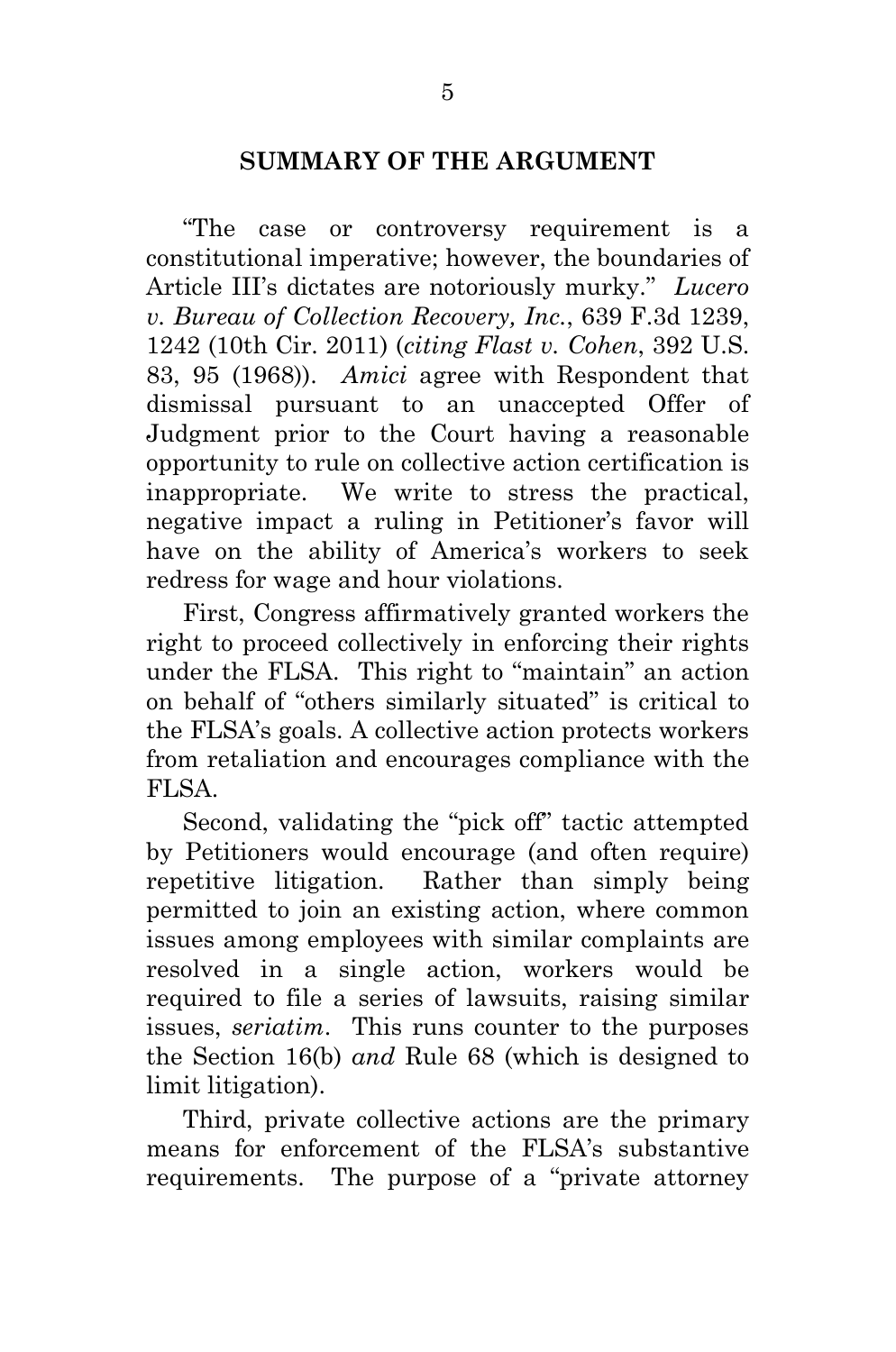general" is to ensure enforcement of basic rights (such as the right to be paid) regardless of the whims of agency funding. Action by the Department of Labor touches a tiny fraction of America's employers. Collective actions fill that gap.

Because it is a vital part of the FLSA's comprehensive remedial scheme, the Court should reject Petitioners' effort to create a unilateral right for employers to opt-out of the collective action process by "picking off" an FLSA lead plaintiff.

#### **ARGUMENT**

## <span id="page-13-1"></span><span id="page-13-0"></span>**I. The FLSA Is A Remedial Statute Designed To Empower Workers**

Congress passed the FLSA in order to "correct and as rapidly as practicable to eliminate" detrimental labor conditions. 29 U.S.C.A. § 202(b) (West). Given its broad remedial purposes, this Court has "consistently construed the [FLSA] 'liberally to apply to the furthest reaches consistent with congressional direction.'" *Tony & Susan Alamo Found. v. Sec'y of Labor*, 471 U.S. 290, 296 (1985) (quoting *Mitchell v. Lublin, McGaughy & Associates*, 358 U.S. 207, 211 (1959)).

The collective action provision is integral to the FLSA's comprehensive remedial scheme and is a statutory right in and of itself. *See Skirchak v. Dynamics Research Corp.*, 508 F.3d 49, 60 (1st Cir. 2007) (the FLSA "statutorily created [an] interest in [collective] actions"). Collective actions empower workers by putting "directly into the hands of the employees who are affected by violation the means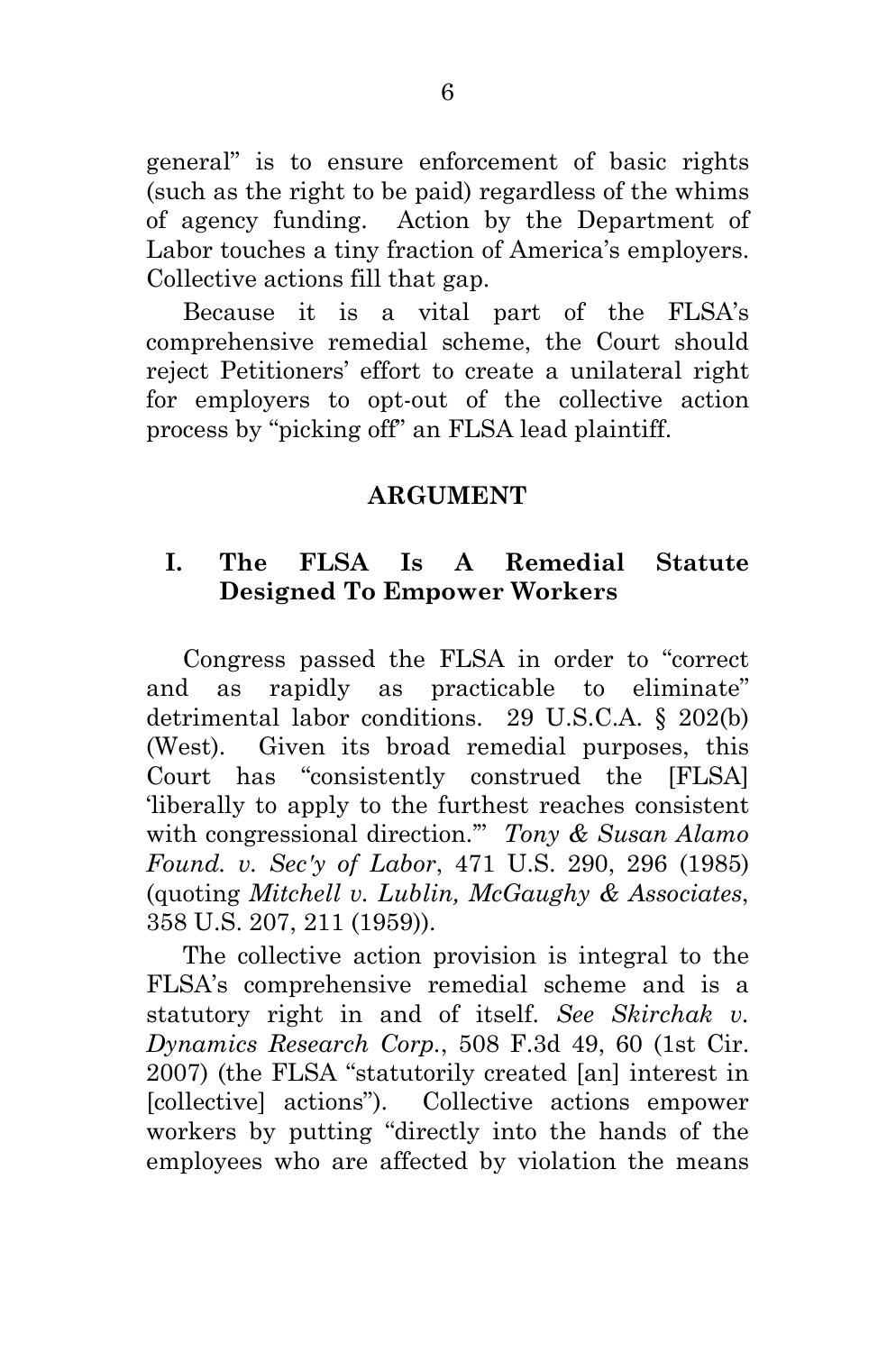and ability to assert and enforce their own rights[.]" 83 Cong.Rec. 9264 (1938) (statement of Rep. Keller).

The 1947 Portal-to-Portal Amendments to the FLSA did not alter the right of employees to bring representative suits on behalf of others similarly situated. It did "not repeal an existing provision of the FLSA so as to prohibit collective actions by an employee who is a real party in interest." 93 Cong. Rec. 2085 (1947). Rather, it prevented employees from designating uninterested third parties to bring suit on their behalf. While the collective action process requires those who wish to participate to affirmatively "opt-in," the right granted to a *plaintiff*  employee—the right to "maintain an action" on behalf of others similarly situated—has remained unchanged since 1938. 29 U.S.C.A. § 216(b) (West).

# <span id="page-14-0"></span>**II. Violations Of The FLSA Are Common**

Collective action enforcement remains essential because wage and hour violations are common, particularly in low-wage sectors of our economy. *See generally, Winning Wage Justice: A Summary of Research on Wage and Hour Violations in the United States*, Nat'l Employment Law Project (January 2012) (compiling dozens of studies from across the country);[2](#page-14-1) *and* Annette Bernhardt *et al., Broken Laws, Unprotected Workers: Violations of Employment and Labor Laws in America's Cities*, Center for Urban Economic Development at the University of Illinois-Chicago, Nat'l Employment

<span id="page-14-1"></span> <sup>2</sup> *Available at*

http://nelp.3cdn.net/509a6e8a1b8f2a64f0\_y2m6bhlf6.pdf (last visited Oct. 25, 2012).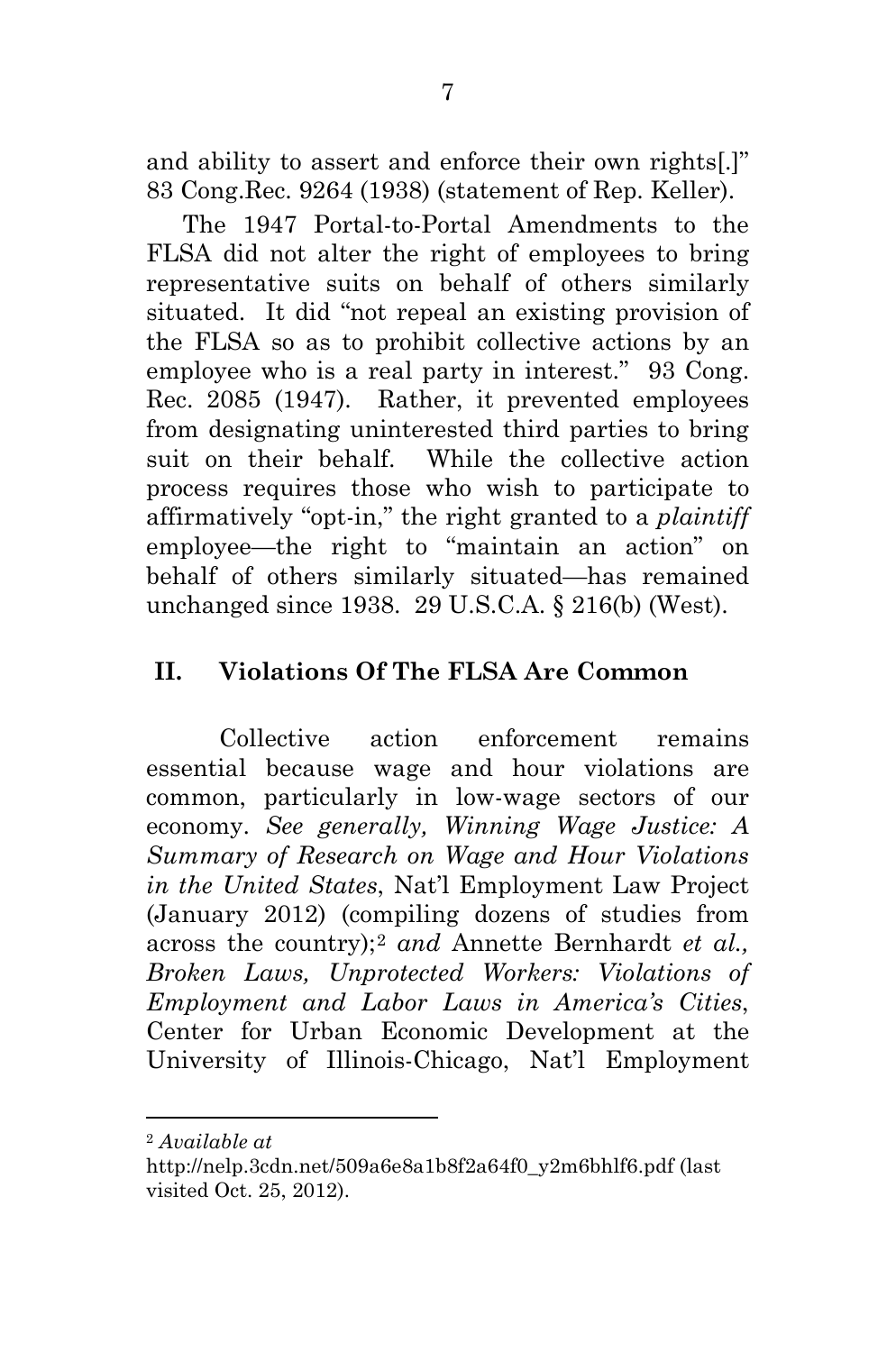Law Project & UCLA Institute for Research on Labor and Employment (September 2009).[3](#page-15-0) "Numerous investigations have documented shocking rates of noncompliance with the minimum standards established in the FLSA, particularly in low-wage industries such as the janitorial, food service, garment, and hospitality industries." Craig Becker & Paul Strauss, *Representing Low-Wage Workers in the Absence of A Class: The Peculiar Case of Section 16 of the Fair Labor Standards Act and the Underenforcement of Minimum Labor Standards*, 92 Minn. L. Rev. 1317, 1318 (2008). For example, the *Broken Laws* study surveyed "4,387 low-wage workers in Chicago, New York City, and Los Angeles, [and] found that nearly two-thirds of low-wage workers had not been paid their complete wages the previous week, and that on average these workers were losing \$2,634 annually to wage theft." Sebastian Amar & Guy Johnson, *Here Comes the Neighborhood: Attorneys, Organizers, and Immigrants Advancing A Collaborative Vision of Justice*, 13 N.Y. City L. Rev. 173 n.4 (2009).

An important reason why FLSA violations persist is because of the economic advantages gained by those who violate the Act. In passing the FLSA, Congress declared that violating the FLSA constitutes "an unfair method of competition in commerce." 29 U.S.C.  $\S$  202(a). As the Court has long recognized, failing to comply with the FLSA "would undoubtedly give petitioners and similar organizations an advantage over their competitors. It is exactly this kind of 'unfair method of

<span id="page-15-0"></span> <sup>3</sup> *Available at* http://www.nelp.org/page/-

<sup>/</sup>brokenlaws/BrokenLawsReport2009.pdf?nocdn=1 (last visited Oct. 25, 2012).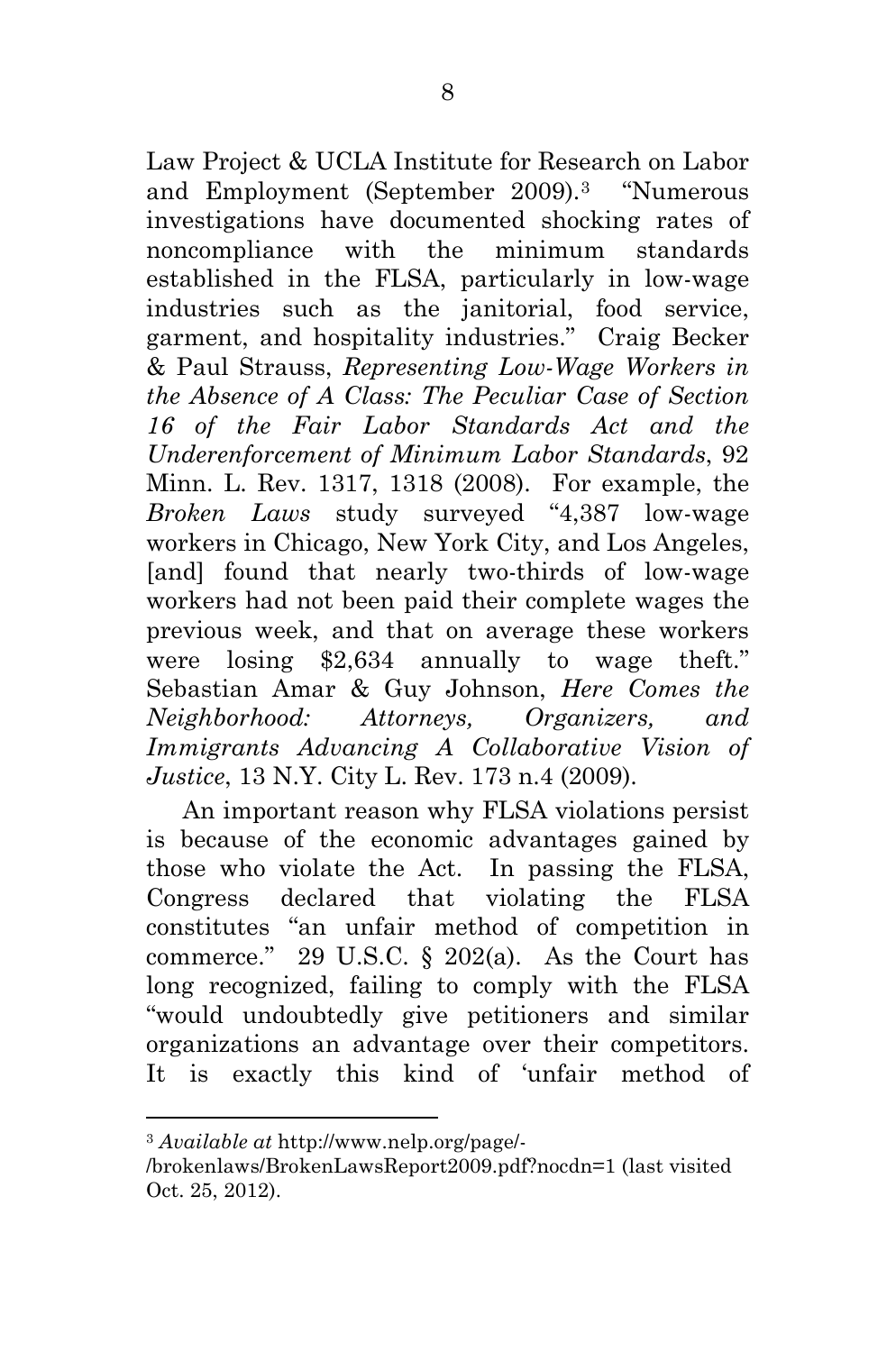competition' that the [FLSA] was intended to prevent.'" *Tony & Susan Alamo Found.*, 471 U.S. at 299. Aside from the inherently negative effects of substandard labor conditions on workers, violations of the FLSA are themselves "injurious to the commerce." *U.S. v. Darby*, 312 U.S. 100, 115 (1941). Given the continued and widespread nature of FLSA violations, effective FLSA enforcement is as important today as it was when Congress enacted the FLSA 74 years ago.

The FLSA is "remedial and humanitarian in purpose" because it protects "the rights of those who toil, of those who sacrifice a full measure of their freedom and talents to the use and profit of others." *Tennessee Coal, Iron & R. Co. v. Muscoda Local No. 123*, 321 U.S. 590, 597 (1944). Rampant wage theft like that documented in the above-mentioned studies precludes the FLSA from "insuring to all our ablebodied working men and women a fair day's pay for a fair day's work." *A.H. Phillips v. Walling*, 324 U.S. 490, 493 (1945) (quoting Message of the President to Congress, May 24, 1934).

### <span id="page-16-0"></span>**III. The FLSA's Collective Action Process Is Vital To Eliminating Substandard Working Conditions**

Collective actions under Section 216(b) provide underrepresented workers a crucial mechanism for recovering their unpaid minimum and overtime wages. Plaintiffs are able to lower their individual costs, and judicial economy is served by resolving common issues arising out of the same allegedly unlawful conduct, in a single proceeding. *Hoffmann-La Roche Inc. v. Sperling*, 493 U.S. 165, 170 (1989)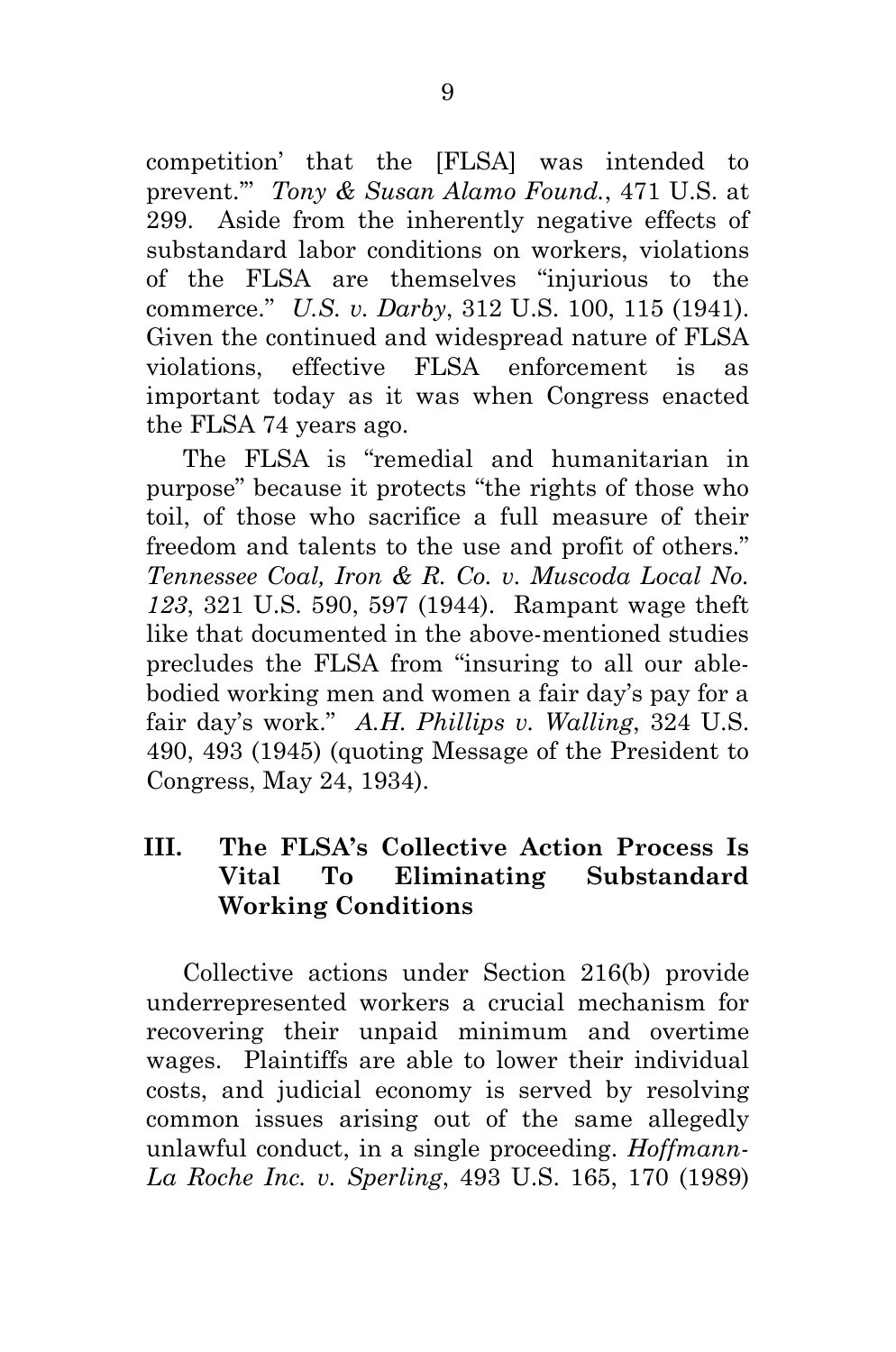(discussing the FLSA's collective action procedure as incorporated by the Age Discrimination in Employment Act).

These benefits, however, "depend on employees receiving accurate and timely notice concerning the pendency of the collective action, so that they can make informed decisions about whether to participate." *Sperling*, 493 U.S. at 170. The receipt of a court-approved notice is often the first time a worker learns of his/her FLSA rights. Because of the FLSA's opt-in requirement, it is only after workers learn of their rights that they can stop the running of the statute of limitations. 29 U.S.C. § 256.

In order to reach other workers who may be interested in opting in, an FLSA collective action plaintiff often must take discovery from the employer. *Sperling*, 493 U.S. at 170. And a courtapproved notice "does not issue unless a court conditionally certifies the case as a collective action." *McKnight v. D. Houston, Inc.*, 756 F. Supp. 2d 794, 800 (S.D. Tex. 2010). Therefore, the FLSA plaintiff must be permitted a reasonable amount of time in which to pursue a collective action without the fear of being picked off by a unilateral "offer" from the company.

# <span id="page-17-0"></span>**IV. If An Employer Can "Pick Off" The Lead Plaintiff In An FLSA Collective Action, Vulnerable Employees Are Even Less Likely To Assert Their Rights**

For all workers, "the right to *file* a lawsuit in the future is materially different than . . . the right to *join* a lawsuit that is already pending." *Woods v. RHA/Tennessee Group Homes, Inc.*, 803 F. Supp. 2d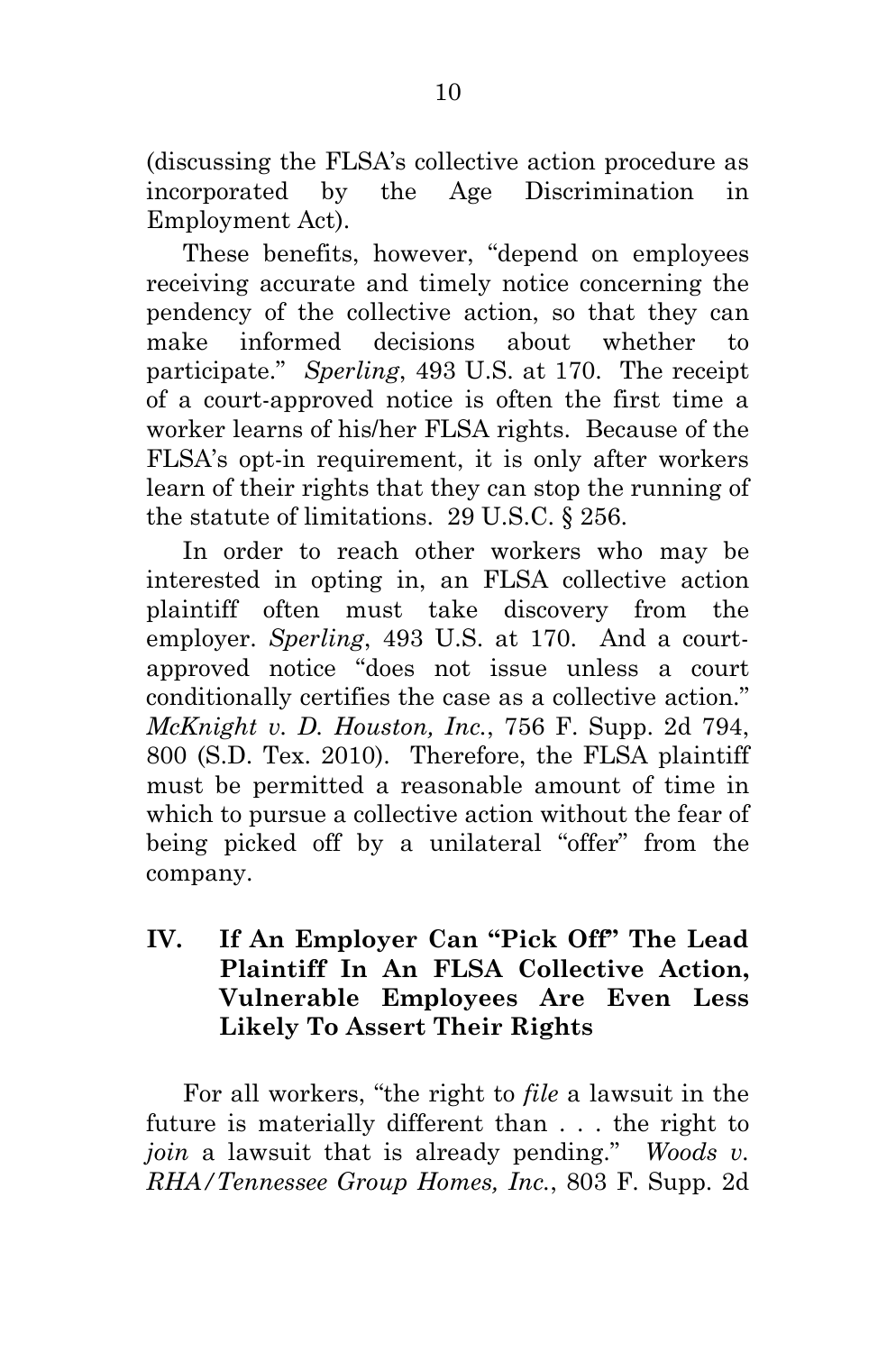789, 801 (M.D. Tenn. 2011). "In the former situation, an employee who wishes to pursue a claim must undertake the potentially time-consuming and expensive process of finding and hiring an attorney; in the latter, all an employee must do is sign and return a Notice of Consent form." *Id.*

But "[e]specially for the poor, it is difficult to find lawyers of the private bar who are able and willing to take on what seems like an insignificant minimum wage violation." Susan Miloser, *Picking Pockets for Profit: Wage Theft and the Fair Labor Standards Act*, WASH. & LEE SCH. L. CAPSTONE PAPER at 34 (Spring) 2011). After all, an employee who is not paid for an hour's worth of minimum wage work, each week, for 6 months, has a claim of less than \$380. "To a private attorney, who bills that much or more per hour, the remedy seems hardly worth his time." *Id.*

The policy of providing representation in such circumstances is "at the very core" of the collective action device. *Amchem Prods., Inc. v. Windsor*, 521 U.S. 591, 617 (1997) (quoting *Mace v. Van Ru Credit Corp.,* 109 F.3d 338, 344 (7th Cir. 1997)) (discussing class actions under Federal Rule of Civil Procedure 23). As with class actions under Rule 23, Section 216(b) "solves this problem by aggregating the relatively paltry potential recoveries into something worth someone's (usually an attorney's) labor." *Id.* Representative actions are most important for the "vindication of the rights of groups of people who individually would be without effective strength to bring their opponents into court at all." *Amchem*, 521 U.S. at 617 (internal quotations and citations omitted).

Most working Americans fit this bill. The FLSA's structure and enforcement mechanism is premised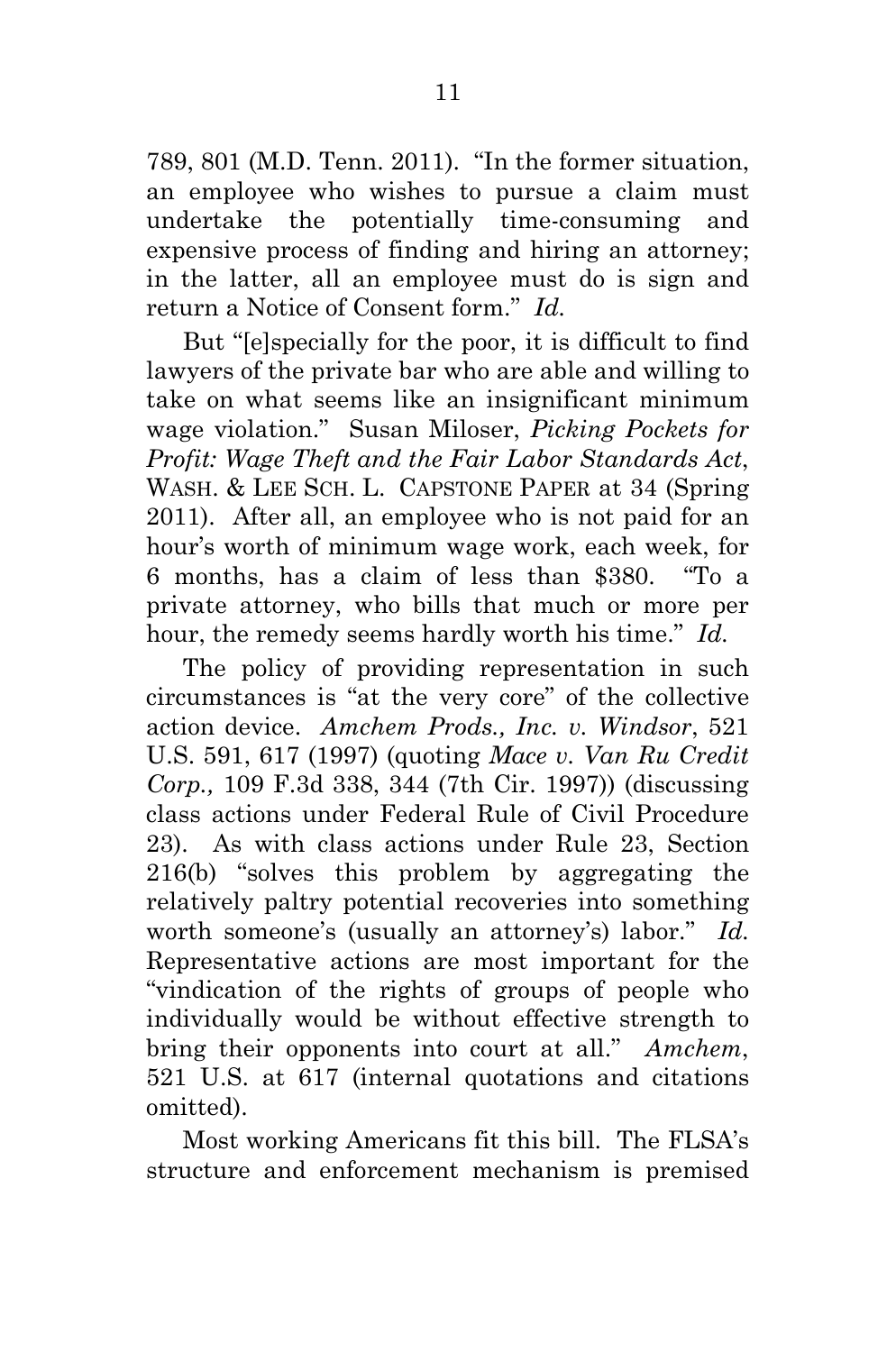on the common-sense recognition that there is "unequal bargaining power as between employer and employee[.]" *Brooklyn Sav. Bank v. O'Neil*, 324 U.S. 697, 706 (1945). Thus, a principal purpose of the FLSA is "to aid the unprotected, unorganized and lowest paid of the nation's working population; that is, those employees who lacked sufficient bargaining power to secure for themselves a minimum subsistence wage." *Id*. at 707. Such workers are, by definition, unlikely to oppose an employer's violation of the wage and hour laws. *Cf. Mitchell v. Robert DeMario Jewelry, Inc.*, 361 U.S. 288, 292 (1960) ("it needs no argument to show that fear of economic retaliation might often operate to induce aggrieved employees quietly to accept substandard conditions").

Individual litigation also exposes a worker to retaliation—a particularly pointed concern for unorganized workers. Few things focus an employer's attention on an employee more sharply than the filing of a lawsuit. The risk of retaliation faced by a worker who opposes unlawful conditions "is no imaginary horrible given the documented indications that fear of retaliation is the leading reason why people stay silent instead of voicing their concerns[.]" *Crawford v. Metro. Gov't of Nashville & Davidson County, Tenn.*, 555 U.S. 271, 279 (2009) (internal punctuations and citations omitted). These employees live "paycheck-to-paycheck" and can illafford the interruption or reduction in pay that often accompanies retaliation.

Thus, the fact even a single worker is prepared to serve as a lead plaintiff is often miraculous. David Weil & Amanda Pyles, *Why Complain? Complaints, Compliance, and the Problem of Enforcement in the U.S. Workplace*, 27 Comp. Lab. L. & Pol'y J. 59, 83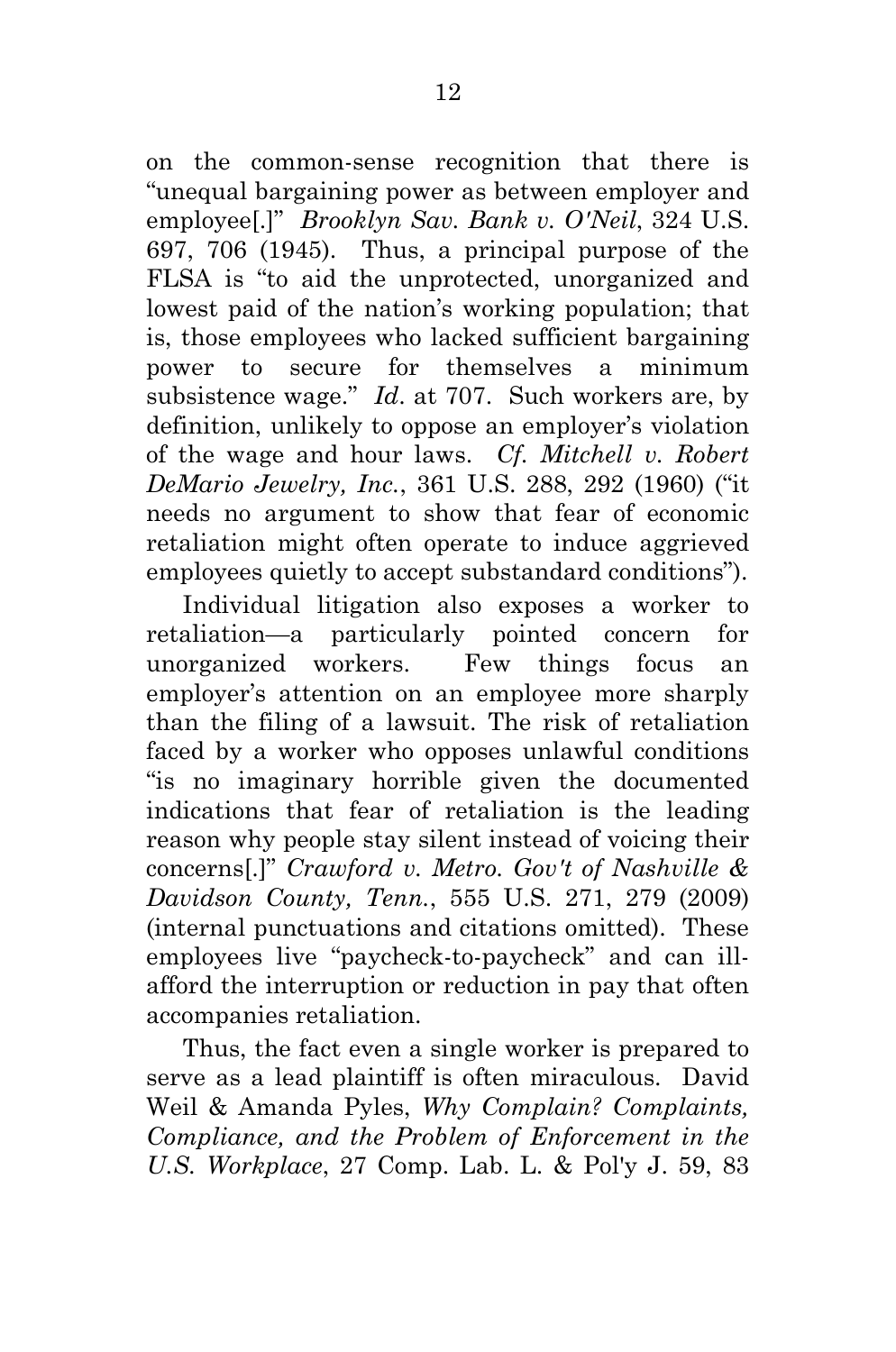(2005) ("Studies suggest that, despite explicit retaliation protections under various labor laws, being fired is widely perceived to be a consequence of exercising certain workplace rights."). Collective actions provide these workers with at least some measure of protection from "individualized retaliation." *Bonilla v. Las Vegas Cigar Co.*, 61 F. Supp. 2d 1129, 1139 (D. Nev. 1999); *see also* Alba Conte & Herbert Newberg, *Newberg on Class Actions,* § 24.61 (4th Ed. 2002).

Collective actions also encourage compliance with the FLSA by raising the stakes for employers who break the law. An employer who violates the FLSA knows it may have to answer to more than a single, brave lead plaintiff. Collective actions therefore serve the "prophylactic function" encouraging employers to comply with the FLSA. *Amalgamated Workers Union of Virgin Islands v. Hess Oil Virgin Islands Corp.*, 478 F.2d 540, 543 (3d Cir. 1973). If an employer can "opt-out" of a collective action prior to the issuance of notice, "the enforcement of [FLSA] remedies for violations which victimize a group of people will be limited only to those victims who are already known to their 'champion,' . . . or who are fortunate enough to hear and heed 'the vagaries of rumor and gossip,' . . . or who are courageous enough to recognize the wrong done them and sue on their own." *Sperling v. Hoffmann-La Roche, Inc.*, 118 F.R.D. 392, 403 (D.N.J. 1988) *aff'd in part, appeal dismissed in part sub nom. Sperling v. Hoffman-La Roche In*c., 862 F.2d 439 (3d Cir. 1988*) aff'd and remanded sub nom. Hoffmann-La Roche Inc. v. Sperl*ing, 493 U.S. 165 (1989). This simply does not comport with the broad remedial goals of the FLSA.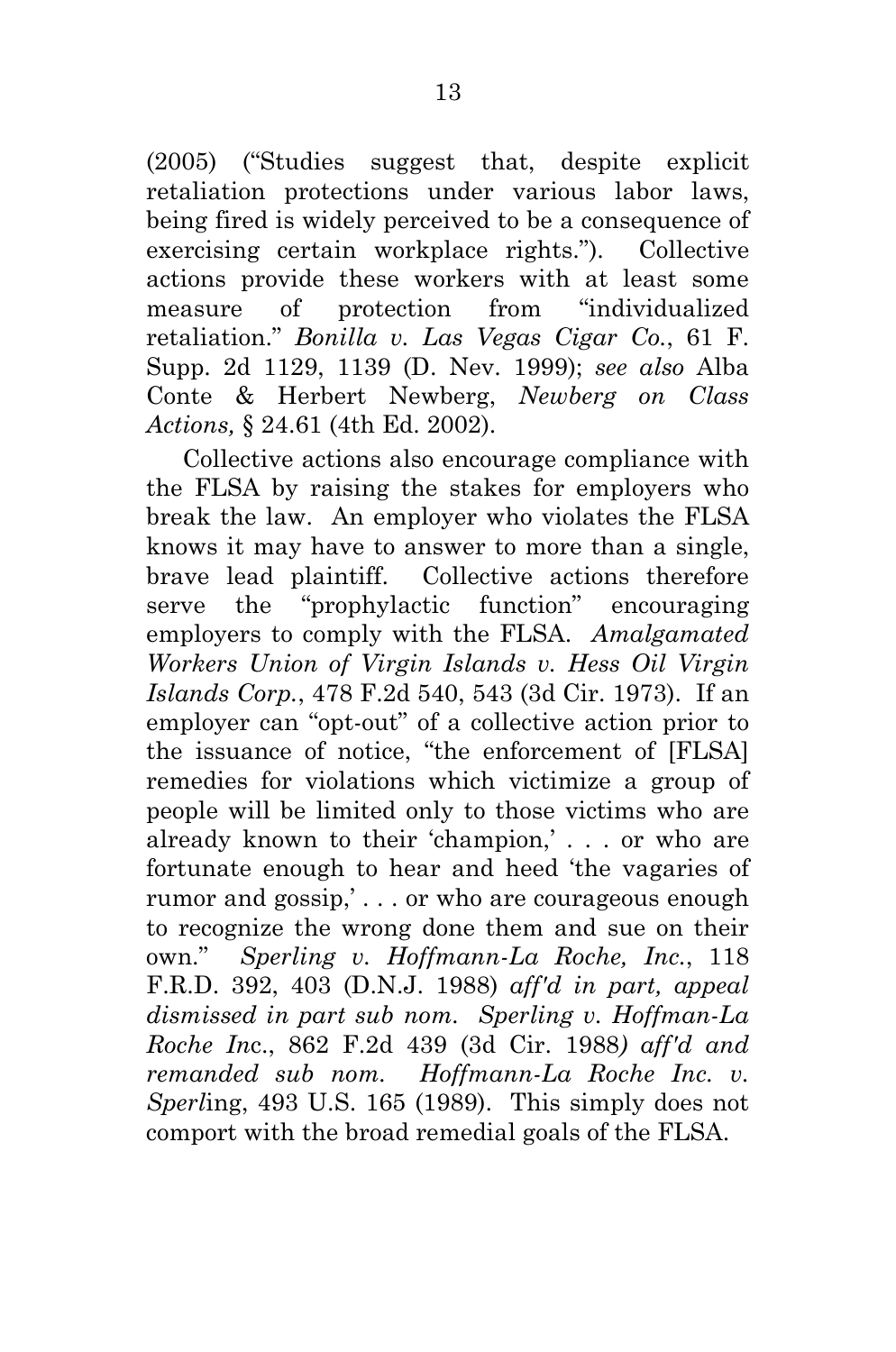## <span id="page-21-0"></span>**V. Permitting "Pick Offs" Encourages Repetitive Litigation**

The collective action process is supposed "to avoid multiple lawsuits where numerous employees have allegedly been harmed by a claimed violation or violations of the FLSA by a particular employer." *Prickett v. DeKalb County*, 349 F.3d 1294, 1297 (11th Cir. 2003). Moreover, Rule 68 is designed to reduce, not increase, the need for litigation. *See Marek v. Chesny*, 473 U.S. 1, 5 (1985) ("The plain purpose of Rule 68 is to encourage settlement and avoid litigation."); *cf. Zinni v. ER Solutions, Inc.*, 692 F.3d 1162, 1168 (11th Cir. 2012) (finding that an offer that does not include an offer of judgment is insufficient to moot an action, because a judgment is necessary to prevent the need for a second lawsuit if the defendant fails to pay). But, in many instances, the rule proposed by Petitioners would serve neither of these goals.

Petitioners instead demand an approach which foments more lawsuits. Rather than resolving the claims of the similarly situated workers in a single action, Petitioner wants to pay a single worker in a transparent effort to keep the wages it owes to the rest. Picking off named plaintiffs through unaccepted Rule 68 offers impedes judicial economy and forces multiple individual lawsuits stemming from the same allegations (or worse, encourages workers to simply give up trying to recover the wages they are owed). Courts should discourage defendants' attempts to buy off individual claims of named plaintiffs that "encourage a 'race to pay off' named plaintiffs very early in litigation.'" *Liles v. Am. Corrective Counseling Services, Inc.*, 201 F.R.D.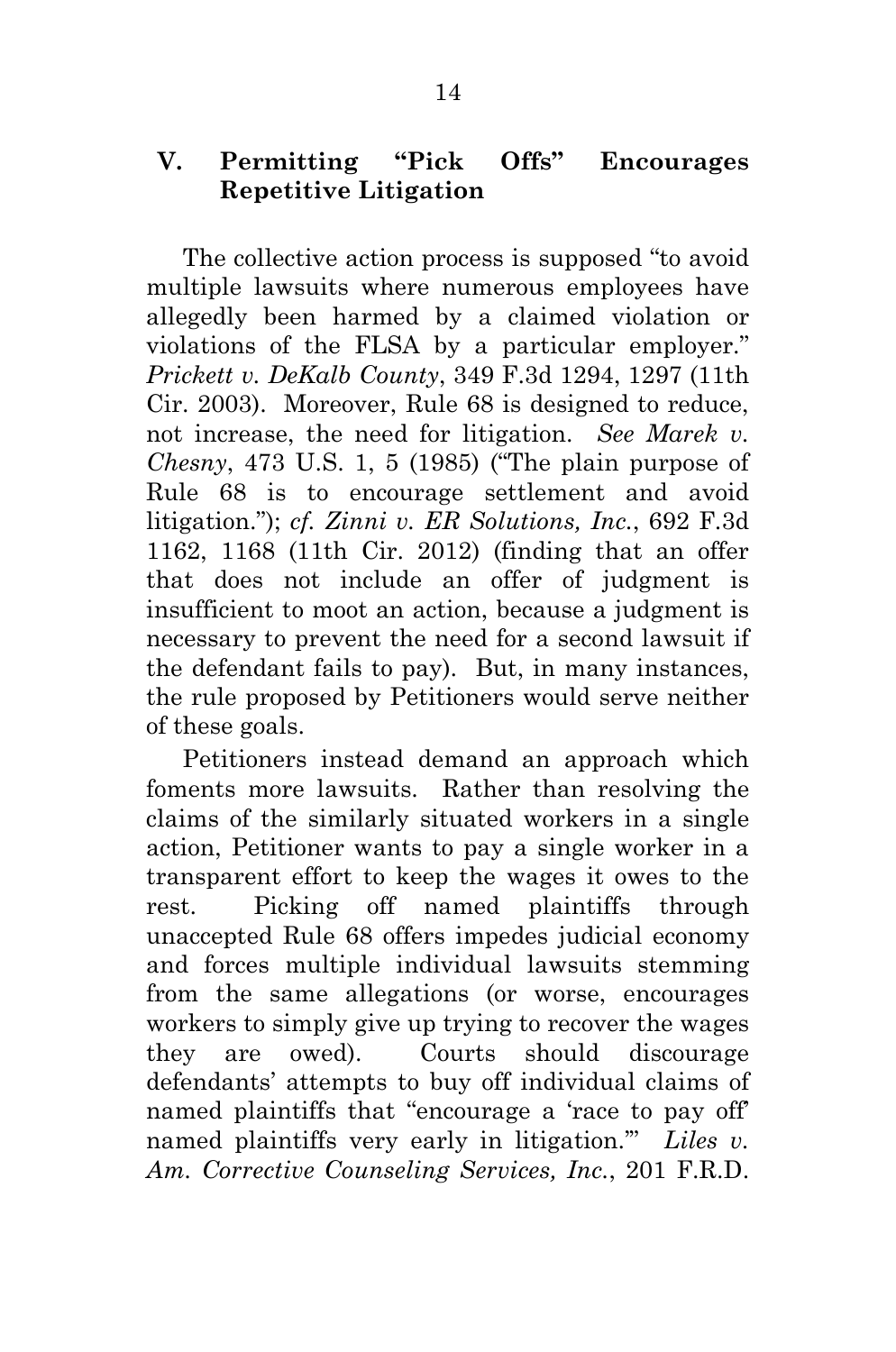452, 455 (S.D. Iowa 2001). Rejecting this tactic "restore[s] Rule 68 to the role it should have—a means of facilitating and encouraging settlements, rather than a clever disguise for gaining an advantage by racing to the courthouse." *Asch v. Teller, Levit & Silvertrust, P.C.*, 200 F.R.D. 399, 401 (N.D. Ill. 2000).

# <span id="page-22-0"></span>**VI. Government Enforcement Is Not Enough**

The Chamber of Commerce suggests the Court need not worry about robbing employees of their private attorneys general because "government enforcement" will "ensure that truly meritorious FLSA cases are pursued in the best interests of employees[.]" *See* Brief for the Chamber of Commerce as *Amicus Curiae*, p. 15. The Department of Labor does, indeed, do much good on behalf of America's workers. But there can be no real dispute that the overwhelming majority of FLSA enforcement comes from private litigation.

The Department of Labor estimated that 70% of employers were not in full compliance with the FLSA and management-side lawyers called this as a "gross understatement" of the actual rate of noncompliance. *See* Steve Bruce, *70% Not in FLSA Compliance? 'A Gross Understatement*,*'* HR Daily Advisor (March 24, 2010).<sup>4</sup> Another study, however, estimates that the annual probability of a Department of Labor inspection of one of the seven million workplaces covered by the FLSA is well

<span id="page-22-1"></span> <sup>4</sup> *Available at*

http://hrdailyadvisor.blr.com/archive/2010/03/24/FLSA\_Wages\_ Compliance Class Action.aspx (last visited Oct. 25, 2012).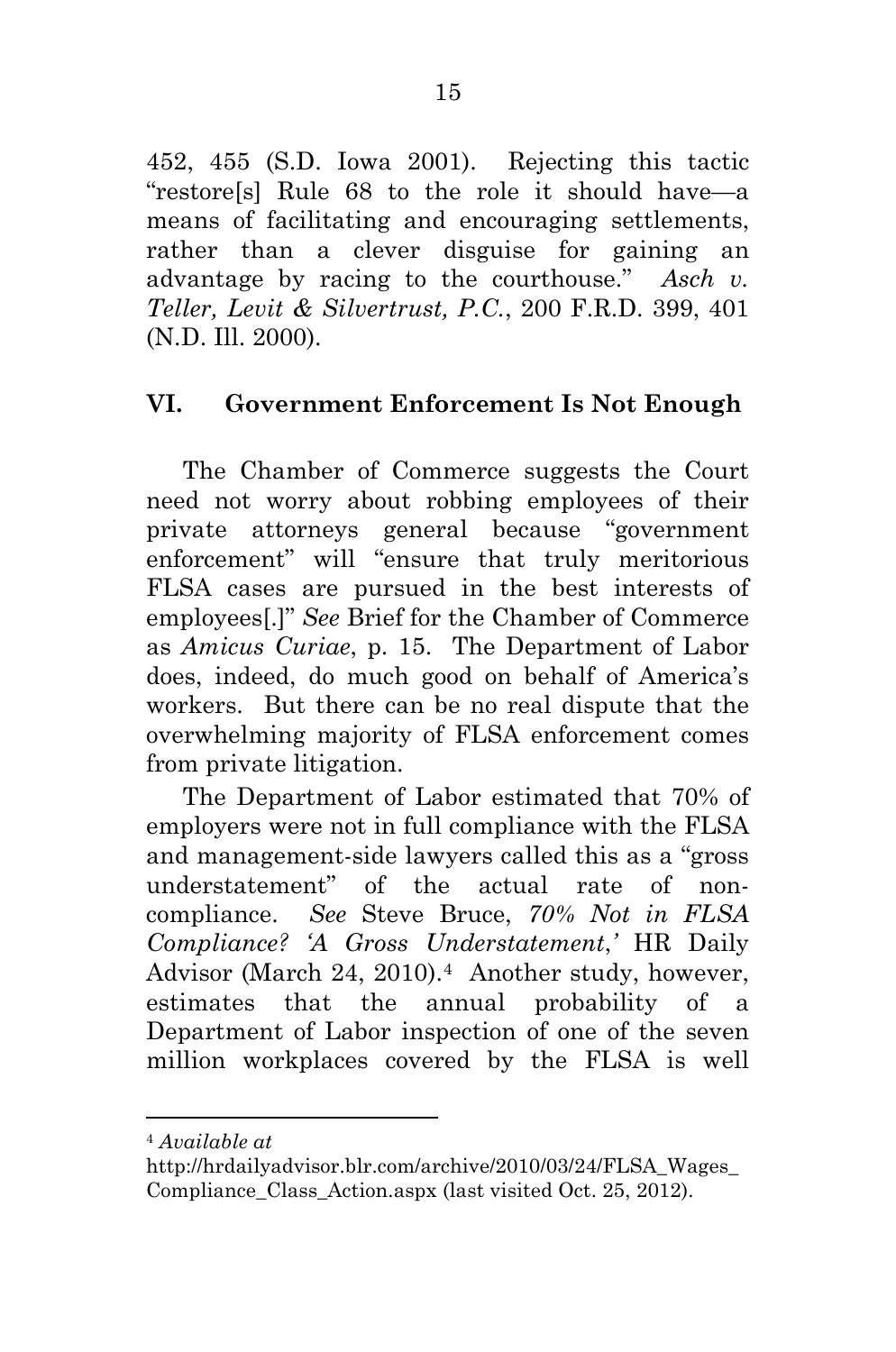below 0.1%. *See Why Complain?* 27 Comp. Lab. L. & Pol'y J. at 62. Therefore, while the Department of Labor often does good work on the cases it investigates, the low chance of an investigation is easily discounted by employers.

The wages lost to FLSA violations are staggering. The Employer Policy Foundation, a business-funded think tank, has estimated that nationwide, employers unlawfully fail to pay \$19 billion annually in wages owed to employees. Craig Becker, *A Good Job for Everyone: Fair Labor Standards Act Must Protect Employees in Nation's Growing Service Economy*, Legal Times, Vol. 27, No. 36 (Sept. 6, 2004). But, as noted by the Chamber of Commerce, the Department of Labor's efforts resulted in the recovery of a tiny fraction (approximately 1%) of these unpaid wages.

While the Department of Labor's efforts are laudable, it lacks the resources necessary to protect all workers currently covered by the FLSA. In 1941, when the FLSA covered 15.5 million American workers, the Department of Labor's Wage and Hour Division employed 1,769 investigators and launched 48,449 investigations. Kim Bobo, *Wage Theft in America: Why Millions of Working Americans Are Not Getting Paid – And What We Can Do About It* 121 (The New Press 2009). By contrast, in 2007, when 130 million American workers were protected by the FLSA, the Division employed *fewer* investigators—only 750—and conducted only 24,950 investigations.

Given this resource deficit, it is unsurprising that most FLSA enforcement falls to private plaintiffs. James C. Duff, Administrative Office of the U.S. Courts, *Judicial Business of the United States*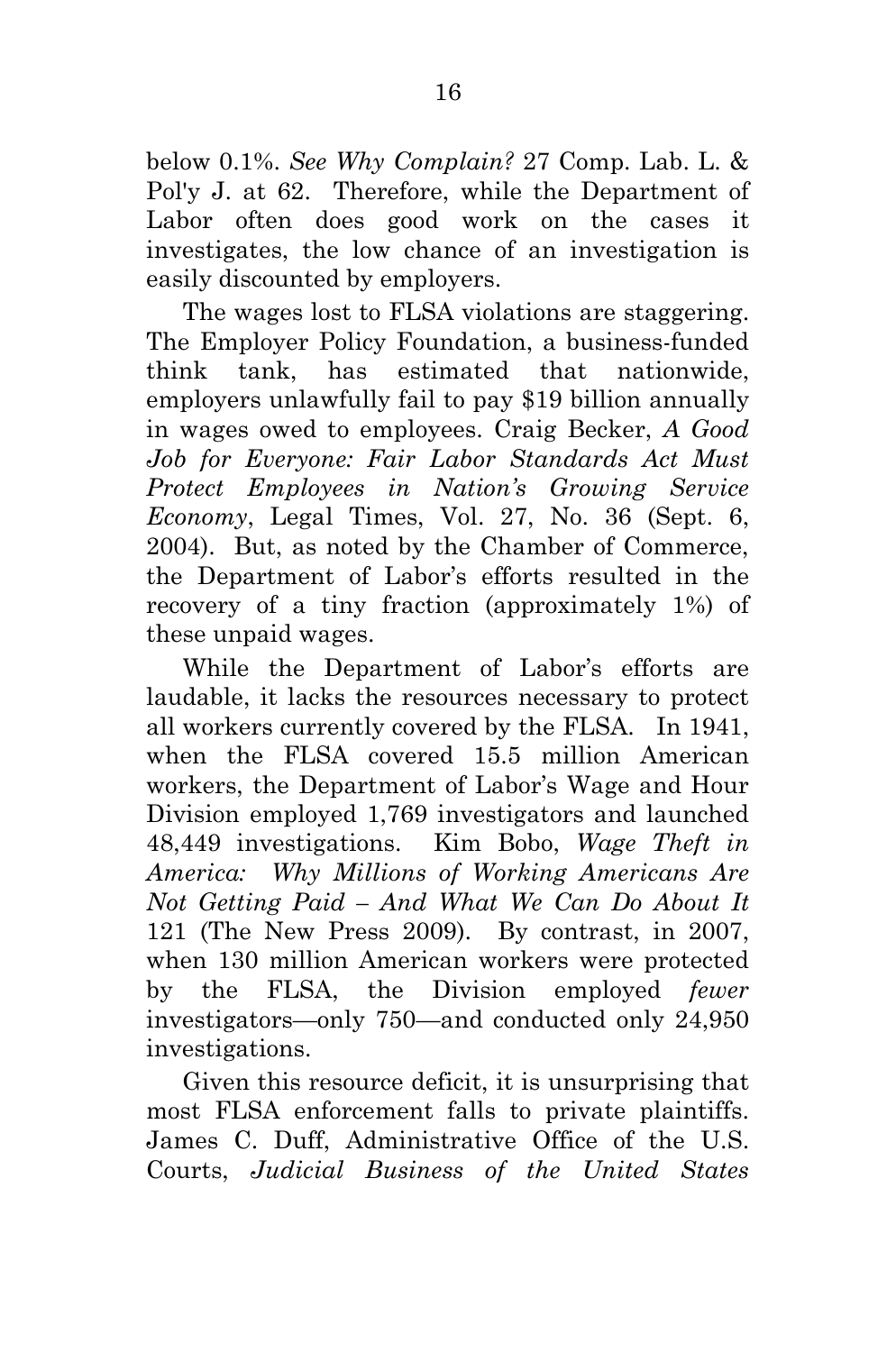*Courts, 2010 Annual Report of the Director* at 146, tbl. C-2 (2010) (noting that in 2007 the Department of Labor filed approximately 2% of the FLSA cases in federal court).[5](#page-24-1) Given the number of FLSA cases filed each year, "government enforcement" represents only a tiny fraction of the total enforcement required to recover workers' unpaid wages and encourage employers to comply with the FLSA. And without effective enforcement, rules like the FLSA "are but words on paper."[6](#page-24-2) 

Congress envisioned the collective action provision as a way of "minimizing the cost of enforcement by the Government" by giving employee's direct rights to enforce FLSA compliance, thus avoiding the assumption by Government of the sole responsibility to enforce the act." 83 Cong.Rec. 9264 (1938) (statement of Rep. Keller). At the very least, FLSA collective actions serve as an essential "supplement" to the Department of Labor's enforcement efforts. *Ervin v. OS Rest. Services, Inc.*, 632 F.3d 971, 978 (7th Cir. 2011).

# **CONCLUSION**

<span id="page-24-0"></span>FLSA collective actions are vital to the effective enforcement and implementation of the FLSA's broad remedial goals. Permitting defendants to "pick off" lead plaintiffs and effectively preclude collective actions allows those engaging in wage theft to avoid the full measure of the consequences of their actions.

<span id="page-24-1"></span> <sup>5</sup> *Available at*

http://www.uscourts.gov/uscourts/Statistics/JudicialBusiness/20 20/JudicialBusinespdfversion.pdf (last visited Oct. 25, 2012).

<span id="page-24-2"></span><sup>6</sup> *Cf.* Elinor Ostrom, *Rules Without Enforcement are But Words on Paper*, IHDP Newsletter 2:8-10 (2004).